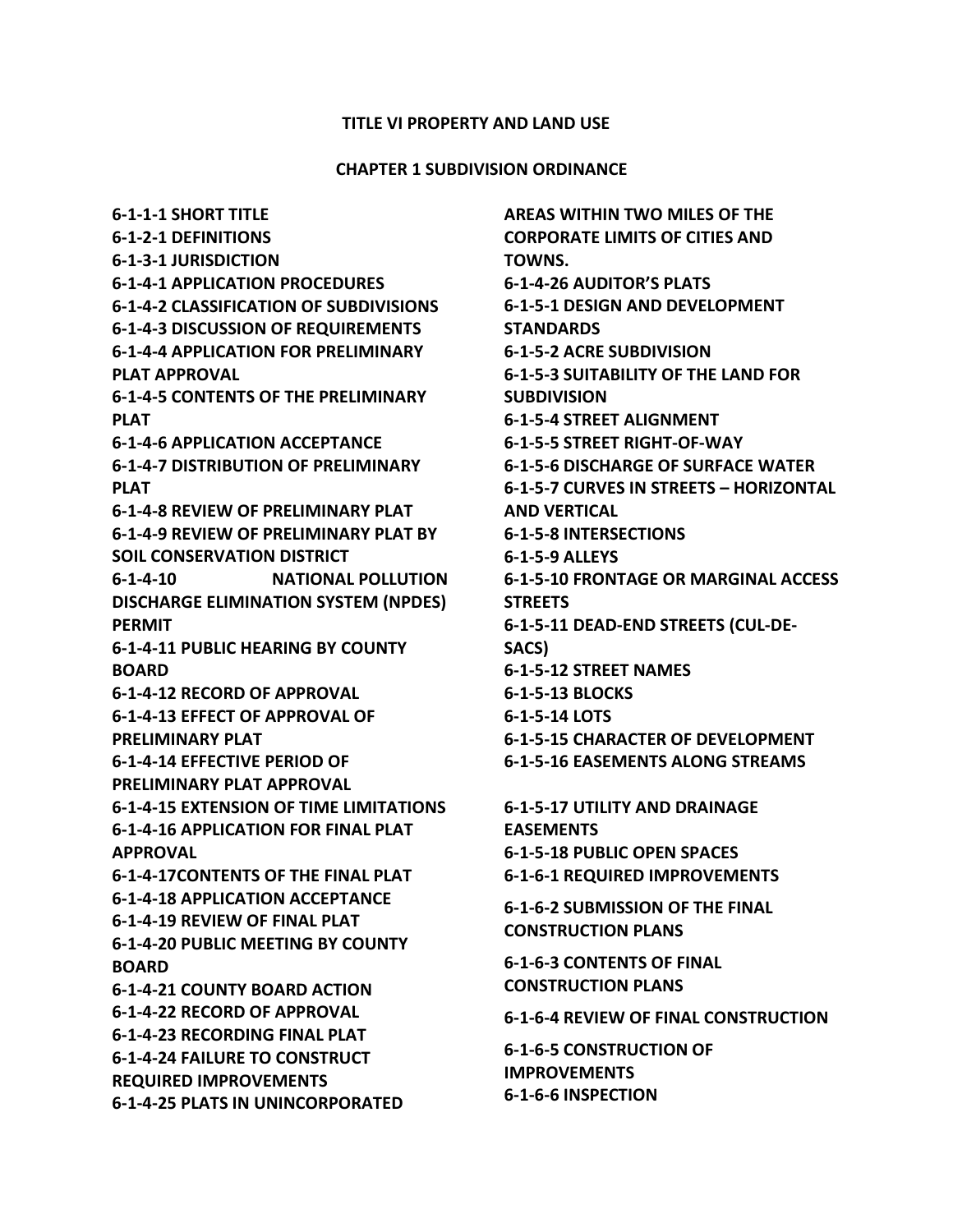**6-1-6-7 FINAL INSPECTION 6-1-6-8 ACCEPTANCE OF IMPROVEMENTS 6-1-6-9 REPORT TO COUNTY BOARD 6-1-6-10 MAINTENANCE BOND 6-1-6-11 STREET IMPROVEMENTS 6-1-6-12 ROAD ASSOCIATION AGREEMENT 6-1-6-13 GRADING 6-1-6-14 GENERAL REQUIREMENTS FOR INSTALLATION OF UTILITIES 6-1-6-15 WATER SUPPLY 6-1-6-16 SANITARY SEWER 6-1-6-17 STORM SEWER 6-1-7-1 VARIATIONS AND EXCEPTIONS 6-1-7-2 ENFORCEMENT AND PENALTIES 6-1-7-3 CHANGES AND AMENDMENTS 6-1-7-4 REPEALER**

**6-1-7-5 SAVING CLAUSE 6-1-7-6 EFFECTIVE DATE**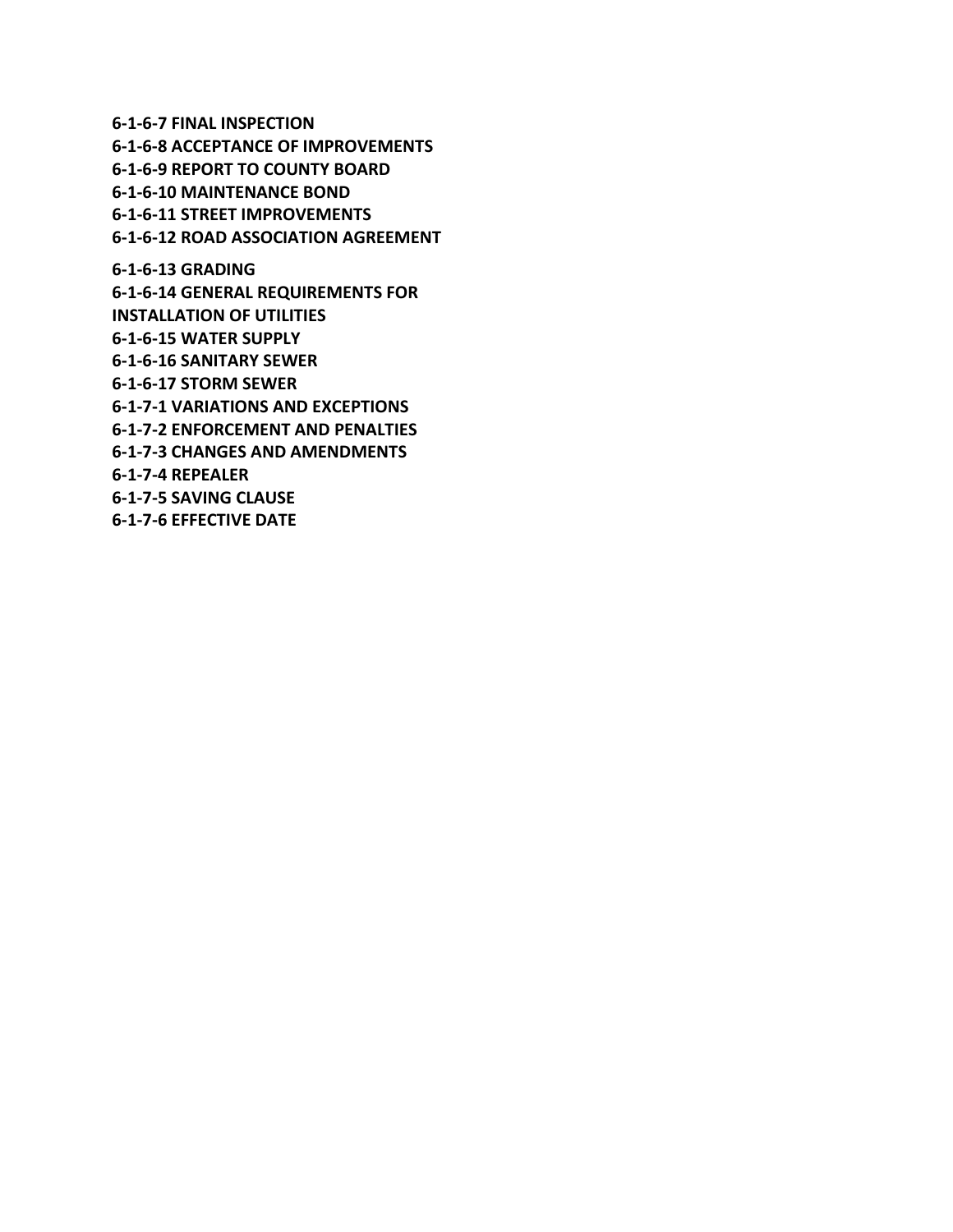AN ORDINANCE prescribing minimum requirements for the design and development of new subdivisions and re-subdivisions of land in the unincorporated area of Henry County; providing for the enforcement of these regulations; and for the repeal of all other ordinances or resolutions in conflict herewith.

### **6-1-1**

**6-1-1-1 SHORT TITLE.** This resolution may be known and cited as the "Subdivision Regulations" for Henry County, Iowa.

### **6-1-2**

**6-1-2-1 DEFINITIONS.** For the purpose of this ordinance, certain terms and words are hereby defined. Words used in the present tense shall include the future, the singular number shall include the plural, and the plural the singular; the word "shall" is a mandatory, the word "may" is permissive.

Auditor's Plat: A plat prepared at the request of the County Auditor to clarify property descriptions for the purpose of assessment and taxation.

Board: The Henry County Board of Supervisors.

Building Line: A line on a plat between which line and public right-of-way line no buildings or structures may be erected.

Cul-de-sac: A dead-end street permanently closed to through traffic being terminated by vehicular turn-around.

Easement: A right-of-way granted for the purpose of limited private, public and quasi-public uses across private land.

Health Department: Refers to the Board of Health for Henry County, established pursuant to Chapter 137, Code of Iowa, their published approved rules and regulations and as they apply to sub-division development.

Local Residential Street: A local service street used primarily for access to abutting property.

Lot: A portion of a subdivision or other plot or parcel of land which is, or in the future, may be, offered for sale, conveyance, transfer or improvement.

Proprietor's Plat: A plat as defined herein submitted by the owner of the land being platted, or his agent, or other private entity, acting with the consent of the owner.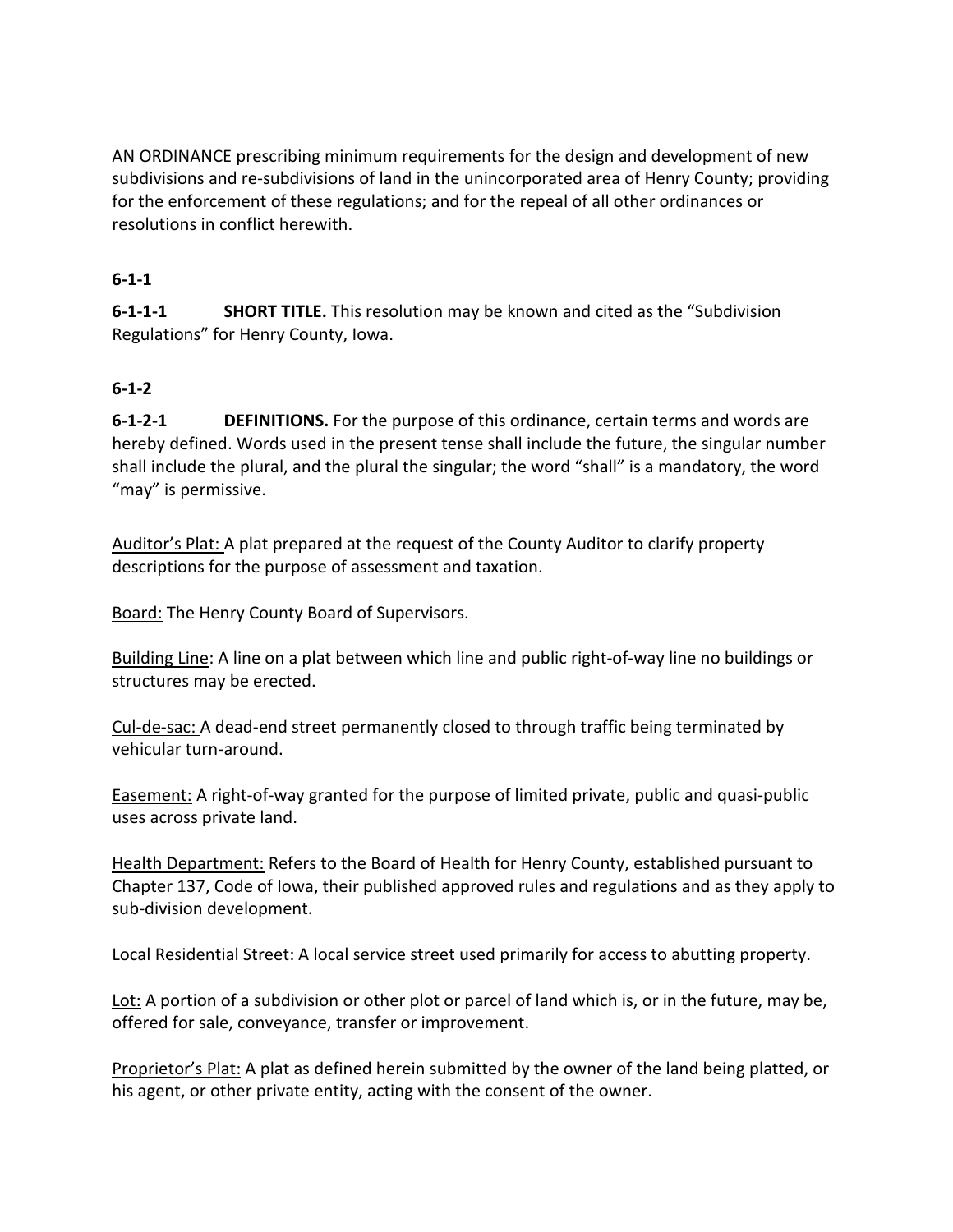Resubdivision/Replat: Any subdivision of land, except a property line adjustment, which has previously been included in a recorded plat. In appropriate context it may be a verb referring to the act of preparing a plat of previously subdivided land. Resubdivision / replats shall follow the same procedure as set forth for a, minor or major subdivision, whichever may be applicable. **(Amendment/ July 22, 2014)**

Sketch plat: A freehand sketch drawing which depicts the proposed division of a tract of land, which meets the requirements of this Ordinance.

#### **(Amendment/ January 24, 2005)**

Street: The entire width between the boundary lines of every way intended for public use for the purpose of vehicular and pedestrian traffic and for the placement of utilities. The term "street" shall include avenue, circle, drive, highway, lane, place, thoroughfare, or any other similar designation.

1. ARTERIAL STREET: Any street serving major traffic movements which is designed primarily as a traffic carrier between cities and towns or between various sections of the County, which forms part of a network of through streets, or which provides service and access to abutting properties only as a secondary function.

2. COLLECTOR STREET: Any street designed primarily to gather traffic from local streets and carry it to the arterial system.

3. COUNTY ROAD: Any street, other than a highway, which is not located within a platted subdivision approved by the County.

4. CUL-DE-SAC: A street having one end connection with a public street and being terminated at its other by a vehicular turn-around.

5. DEAD-END STREET: A local street having only one (1) outlet connecting to another street.

6. HIGHWAY: An officially designated federal or state numbered highway, or other major street or road designated by the County as a thoroughfare.

7. LOCAL STREET: A street designed primarily to provide access to abutting properties and to discourage through traffic.

8. MARGINAL ACCESS STREET: A local street which is parallel with an adjacent highway or arterial street and which provides access to abutting properties and provides protection from fast, through traffic on the highway or arterial street.

9. PRIVATE STREET: All land between right-of-way lines dedicated to the public, but not accepted in a governmental road system.

10. PUBLIC STREET: All land between right-of-way lines dedicated to and accepted by a governmental agency. **(Amendment/ January 24, 2005)**

Subdivision: The division of a quarter-quarter section of land or government lot into two (2) or more lots, parcels, or other divisions of land for the purpose, whether immediate or future, of transfer of ownership, building development or lease. The term includes resubdivision and when appropriate to the context, shall relate to the process of subdividing or the land subdivided.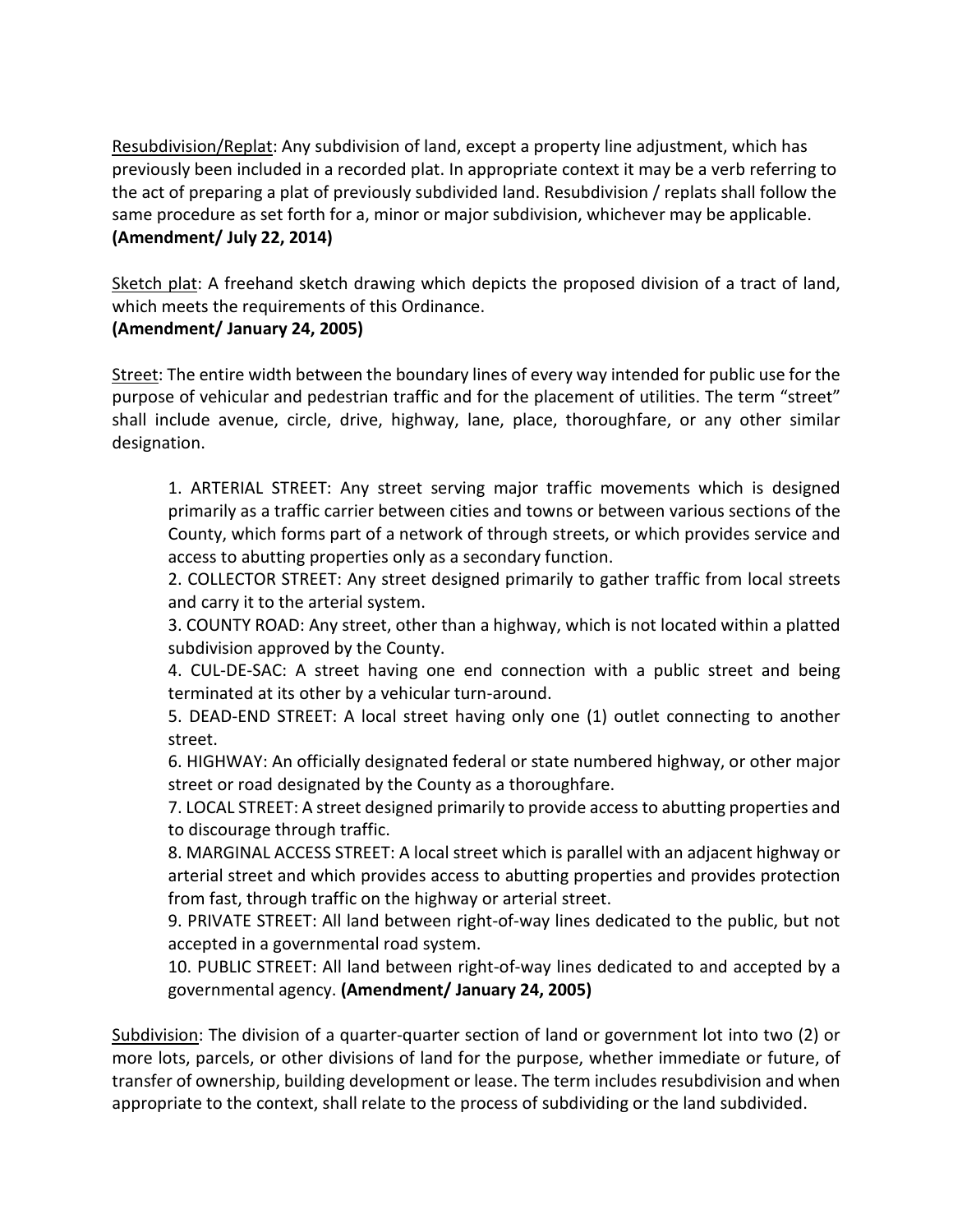1. MAJOR SUBDIVISION: All subdivisions not classified as either a property line adjustment, simple division, or minor subdivision, including but not limited to any size subdivision requiring new public or private streets, or the extension of any public facilities, or the creation of any public improvements.

2. MINOR SUBDIVISION: A subdivision of land which meets the following criteria:

A. All new lots shall front on and have direct access from an existing public street. B. No new public or private street shall be created or sought to be dedicated or contemplated to project through the proposed subdivision.

C. No more than four (4) lots shall be created.

D. No new lot shall conflict with any provisions or portion of the County Zoning Ordinance or this Ordinance.

3. SIMPLE DIVISION: A subdivision of a tract which meets the following criteria:

A No more than three (3) parcels are created per quarter-quarter section.

B. No new parcel shall conflict with any provision or portion of the County Zoning Ordinance or this Ordinance.

4. PROPERTY LINE ADJUSTMENT: A subdivision of one (1) or more lots or parcels which meets the following criteria:

A. No additional lots or parcels shall be created.

B. No part of the divided lot or parcel of land will be transferred to anyone but the owner or owners of a lot or parcel of land abutting that part of the divided lot or parcel of land to be transferred.

C. No new lot or parcel shall conflict with any provision or portion of the County Zoning Ordinance or this Ordinance. **(Amendment/ January 24, 2005)**

# **6-1-3**

# **6-1-3-1 JURISDICTION**

It shall be unlawful for any person being the owner, agent or person having control of any land within Henry County and the extra territorial plat jurisdiction of a municipality to create a subdivision unless by a plat, in accordance with the regulations contained herein. Such plat shall first be submitted to the Henry County Health Department for sewage disposal and water arrangements. It shall be then submitted to the Board of Supervisors for approval or disapproval. No plat shall be recorded and no lots shall be sold from such plat unless and until approved as herein provided and all public lands and rights dedicated to the governing body having jurisdiction for the area in which it is located.

#### **6-1-4**

# **6-1-4-1 APPLICATION PROCEDURES**

The regulations set forth by this Ordinance shall apply to all subdivisions of land, as defined herein, located within the jurisdiction of the County:

1. No plat of any subdivision within the application of this Ordinance has any validity until the plat has been prepared, approved and acknowledged in the manner prescribed in this Ordinance.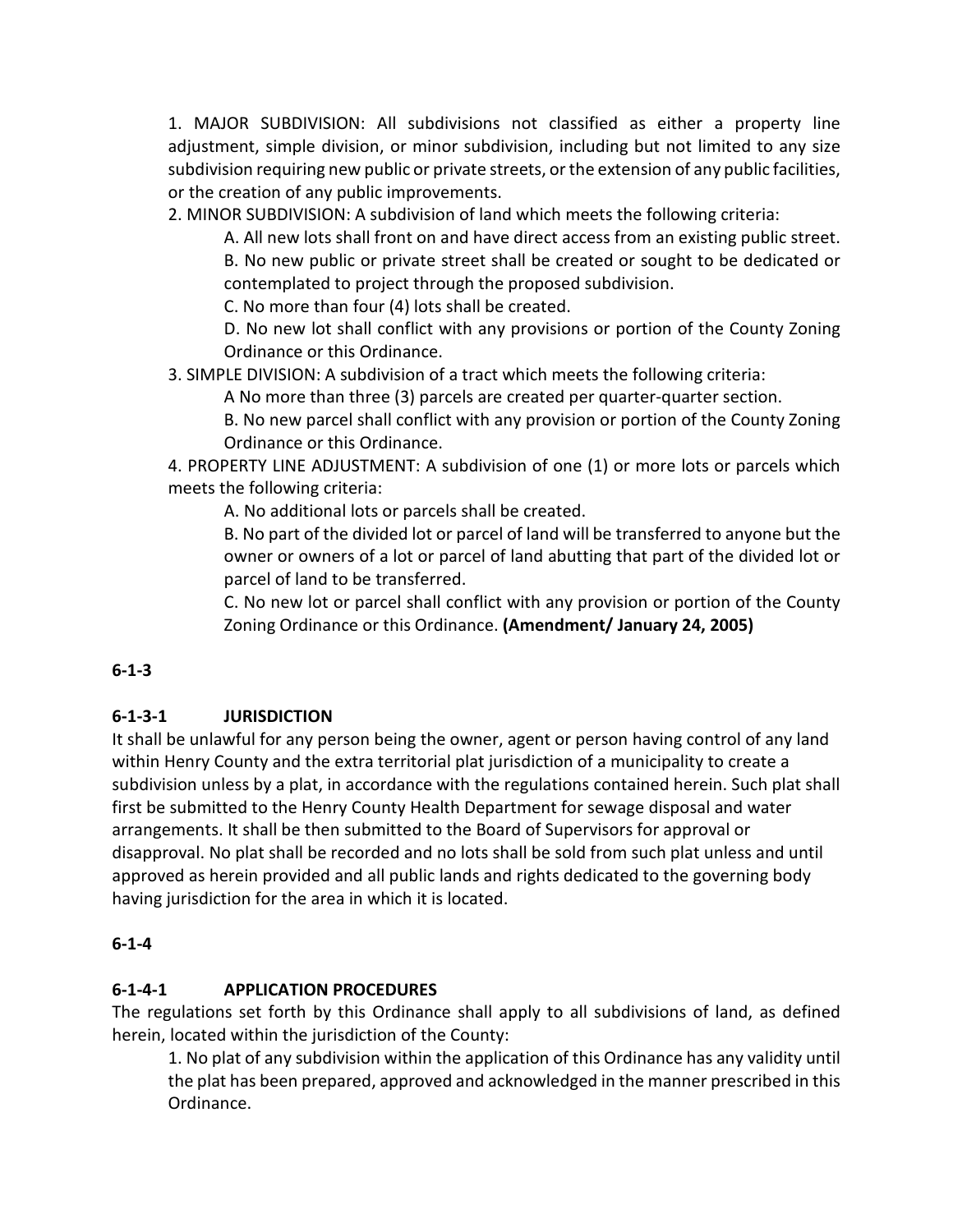2. The subdivision of any tract or parcel of land for the purpose of sale, transfer or lease with the intent of evading the provisions of this Ordinance shall not be permitted. All such described subdivisions shall be subject to all the requirements contained in this Ordinance.

3. No permit, license or certificate shall be issued by a department, official or public employee of the County vested with such duty or authority, for any use, building or other purpose on a parcel or tract which is not a lot of record at the effective date of adoption of this Ordinance or which has not been approved and recorded in accordance with the provisions of this Ordinance. Any permit, license or certificate issued in conflict with the provisions of this Ordinance shall be null and void and of no effect whatever.

4. No public improvements shall be made by the County Board with County funds, nor shall any County funds be expended for road maintenance, road improvements, or any other services in any area that has been subdivided after the effective date of this Ordinance, unless such subdivision and streets have been approved in accordance with the provisions of this Ordinance and the street accepted by the County Engineer as a public street. **(Amendment/ January 24, 2005)**

# **6-1-4-2 CLASSIFICATION OF SUBDIVISIONS:**

Except as provided in Article IV Section 2 sub section 5, whenever any division of a tract or parcel into two (2) or more parcels is proposed, before any contract is made for the sale of any part thereof, and before any zoning permit is issued for the erection of any structure upon such land, the owner of the land, or his authorized agent, shall apply and secure approval of the particular type of division, as described below, proposed.

1. The procedure for approval of a major subdivision, as defined in Article I section 2, shall consist of a:

A. Sketch plat, as described in Article IV section 3.

B. Preliminary plat, as described in Article IV sections 4-15.

C. Final construction plans, as described in Article VI sections 2-9.

D. Final plat, as described in Article IV sections 16-24.

2. The procedure for approval of a minor subdivision, as defined in Article I section 2, shall consist of a:

A. Sketch plat, as described in Article IV section 3.

B. Preliminary plat, as described in Article IV sections 4-15.

C. Final plat, as described in Article IV sections 16-24.

3. The procedure for approval of a simple division, as defined in Article I section 2, shall consist of a:

A. Sketch plat, as described in Article IV section 3.

4. The procedure for approval of a property line adjustment, as defined in Article I section 2, shall consist of a:

A. Sketch plat, as described in Article IV section 3.

5. Regulations or restrictions adopted under the provisions of this Ordinance shall not be construed to apply in the following instances or transactions:

A. The division of land into burial lots in a cemetery.

B. A conveyance of land or interest therein for use of right-of-way by a railroad or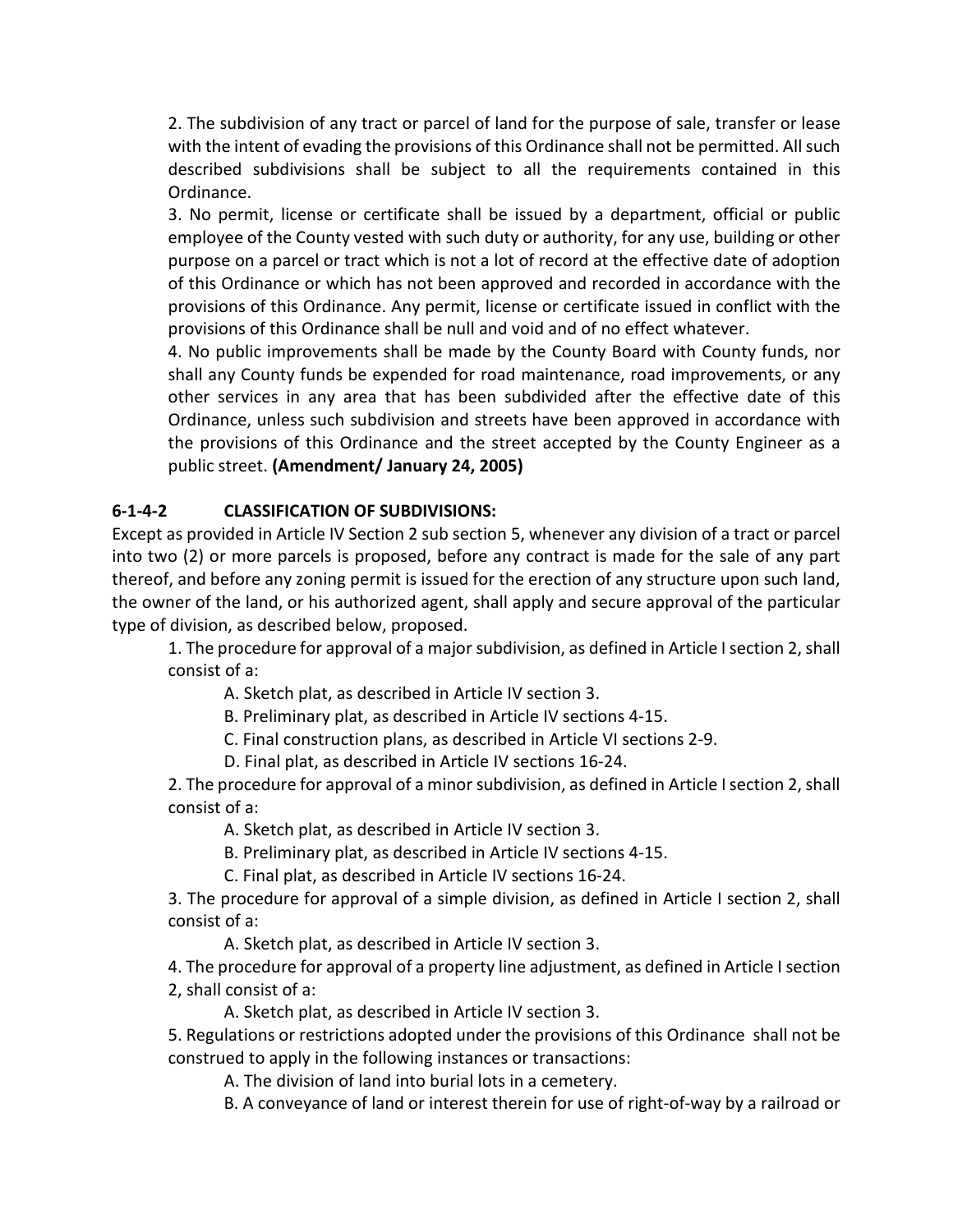other public utility subject to State or Federal regulations, where such conveyance does not involve the creation of any new public or private street or easement of access.

C. A conveyance of land or interest therein to adjoining property owners of vacated right-of-way by a railroad or other public utility subject to State or Federal regulation, where such conveyance does not involve the creation of any new parcel.

D. A conveyance of land to the State or County for right-of-way or other public use when such acceptance is in the public interest and not for the purpose of circumventing these regulations.

E. A conveyance of land in forty-acre aliquot part or government lots. **(Amendment/ January 24, 2005)**

**6-1-4-3 DISCUSSION OF REQUIREMENTS:** Before preparing a sketch plat, the developer should discuss with the Planning and Zoning Administrator the requirements and procedure for approval of a property line adjustment, simple division or minor or major subdivision. The Planning and Zoning Administrator shall also advise the developer, where appropriate, to discuss the proposal with those officials who must eventually approve these aspects of the subdivision coming within their jurisdiction.

APPLICATION FOR SKETCH PLAT APPROVAL: An application for sketch plat approval shall be filed, upon the form provided, with the Planning and Zoning Administrator. The application shall include information and documentation as prescribed by the Planning and Zoning Administrator. The application shall contain the following information and documentation:

1. The names, addresses and telephone numbers of the owner of the land and the developer, if other than the owner.

2. The proposed name of the subdivision or the name of the property owner, if no subdivision name has been chosen.

3. The street address or general location and legal description of the subject property.

4. The present and proposed uses and zoning district classification of the subject property.

5. A copy of any existing protective covenants or deed restrictions on the subject property.

6. A statement of any existing easements affecting the subject property.

7. A statement of preliminary proposals for providing water supply, sanitary sewage treatment, utilities, storm water drainage and other improvements.

8. Two (2) copies of the sketch plat as described below.

9. A statement by the person preparing the application attesting to the truth and correctness of all information and documentation presented with the application.

10. A certificate from the County Treasurer that the land for which a property line adjustment or a simple division as being considered free from certified taxes and certified special assessments.

CONTENTS OF THE SKETCH PLAT: The sketch plat may be drawn as a freehand sketch at a legible scale. It is recommended that a sketch plat for a subdivision be depicted on a blackline/blueline print copy of the appropriate page of the County Auditor's Official Plat Book, which is on record in the office of the County Auditor. The sketch plat shall show the following: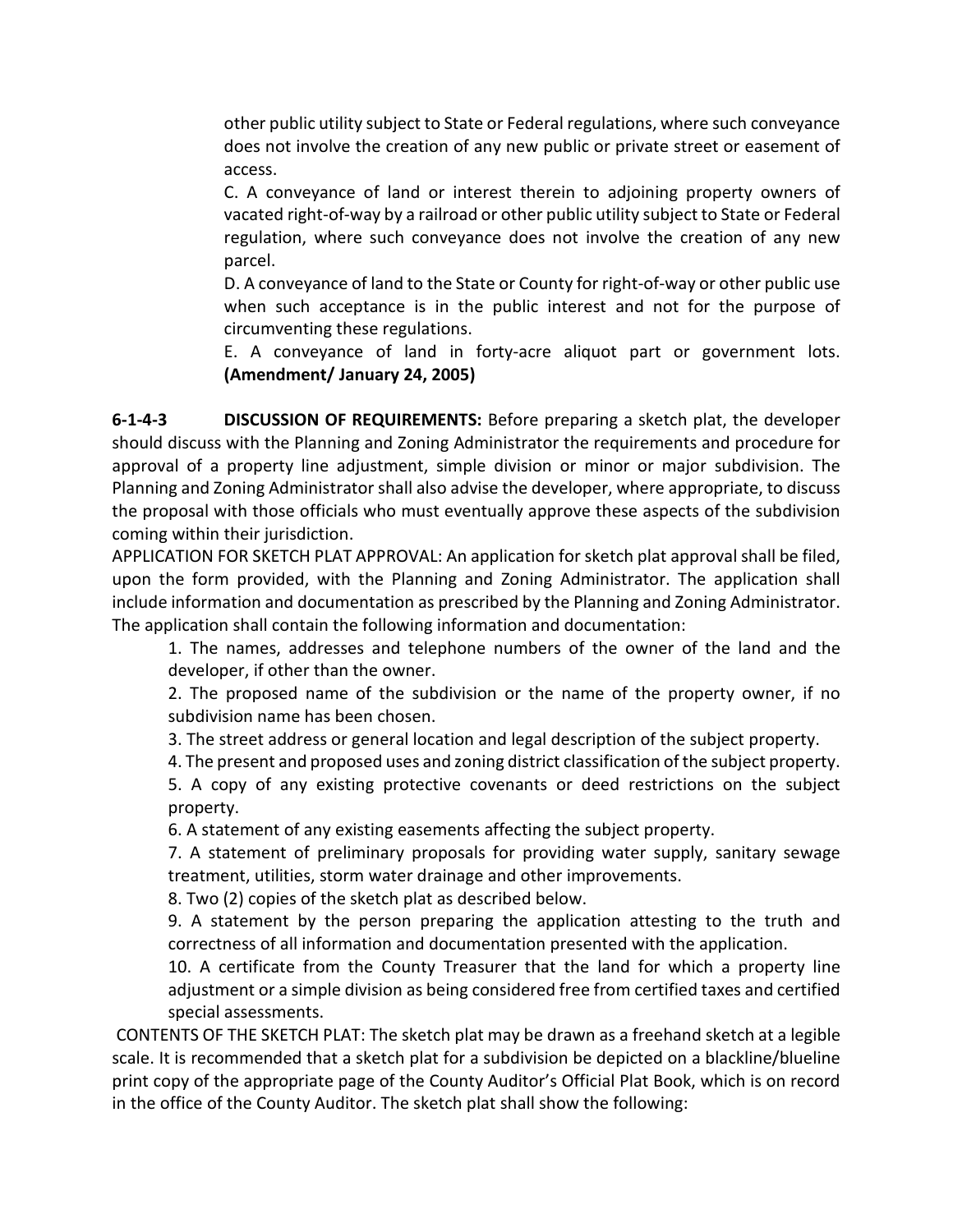1. The date of the document, approximate true north arrow and the scale of the document.

2. General location of the property by section, township and range.

3. The location of property lines, existing right-of-ways and easements; and the location, width, and names of all existing or platted streets or easements of access within or immediately adjacent to the subject property.

4. In the case of a major subdivision plat, the approximate location and width of proposed public or private streets.

5. The approximate location, dimension and area of all existing and proposed lots or parcels.

6. The approximate location, dimension and area of all property proposed to be set aside for park or playground use, or other public or private recreation.

REVIEW OF SKETCH PLAT: The Planning and Zoning Administratorshall review the application and determine the appropriate subdivision classification for the sketch plat. The Planning and Zoning Administrator shall confer with the developer and the County Engineer to develop a mutually acceptable sketch plat for a major subdivision.

SKETCH PLAT APPROVAL OF A PROPERTY LINE ADJUSTMENT: Following such review of the sketch plat for a property line adjustment, the Planning and Zoning Administrator shall either approve the sketch plat with or without specified conditions, to be accepted by the developer as a condition of such approval or disapprove the sketch plat. The Planning and Zoning Administrator shall notify, in writing, the developer of his decision.

1. Approval of the sketch plat shall signify the general acceptability of the proposed property line adjustment with respect to compliance with the requirements of the County Zoning Ordinance and this Ordinance and shall be deemed to be authorization to proceed with preparation of necessary instruments for conveyance of a portion of one (1) lot or parcel to the owner of an adjoining lot or parcel. A plat of survey shall be prepared for the division. One (1) copy of the plat of survey shall be prepared by an Iowa registered land surveyor and filed with the Planning and Zoning Administrator before final approval may be given on the sketch plat application. A copy of said decision shall be recorded simultaneously with any and all instruments filed with the County Recorder which transfer the ownership of said property being divided.

Such instruments shall contain a deed restriction directing the County Auditor to combine the portion of land described in the instrument with the adjoining tract or parcel to create a single parcel. A copy of such instrument shall be submitted for review by the Planning and Zoning Administrator prior to being recorded to insure that said deed restriction is included.

1. Disapproval of the sketch plat shall signify the general unacceptability of the proposed property line adjustment with respect to compliance with the requirements of the County Zoning Ordinance and this Ordinance; however, the developer may appeal the decision of the Planning and Zoning Administrator to the Board of Supervisors for final determination.

SKETCH PLAT APPROVAL OF A SIMPLE DIVISION: Following such review of the sketch plat for a property tract division, the Planning and Zoning Administrator shall either approve the sketch plat with or without specified conditions to be accepted by the developer as a condition of such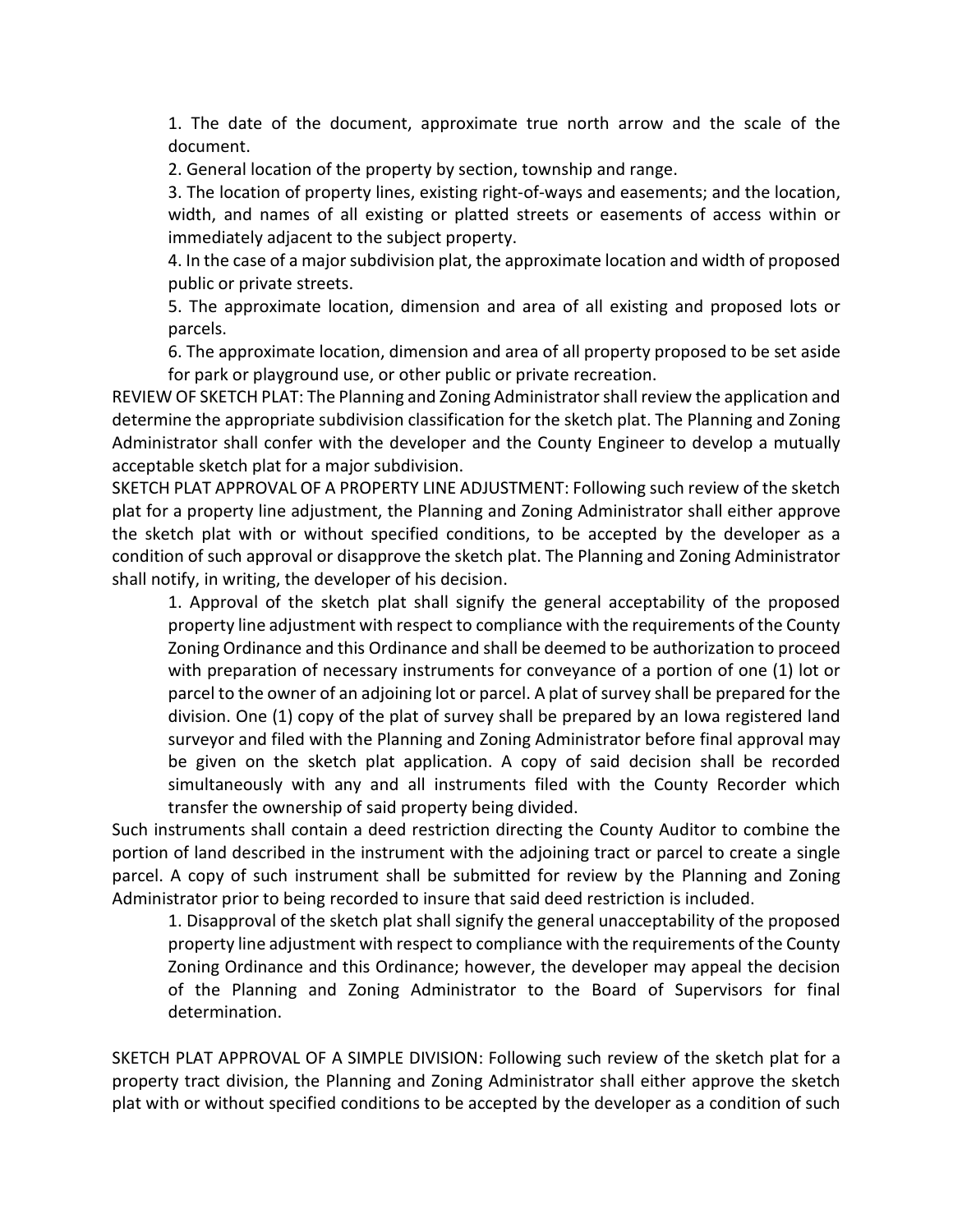approval or disapprove the sketch plat. The Planning and Zoning Administrator shall notify, in writing, the developer of his decision. :

1. Approval of the sketch plat shall signify the general acceptability of the proposed property division with respect to compliance with the requirements of the County Zoning Ordinance and this Ordinance. A plat of survey shall be prepared for as follows:

A. In the event a forty-acre aliquot part or government lot is proposed to be divided into two (2) parcels, it shall be required that only the parcel being conveyed have a plat of survey prepared of it. However, as allowed by Code of Iowa, Section 354.4, at the discretion of the County Auditor, an order may be given to require both parcels to have a plat of survey prepared of them. In the event only the parcel being conveyed has a plat of survey prepared, the decision on the sketch plat application shall be conditional upon no further divisions taking place in that forty-acre aliquot part or government lot until such time as all parcels in said forty-acre aliquot part or government lot have had a plat of survey prepared of them.

B. Proposed to be divided into three (3) parcels simultaneously, it shall be required that all three (3) parcels in that forty-acre aliquot part or government lot have a plat of survey prepared of them.

C. In the event a forty-acre aliquot part or government lot was divided into two (2) parcels prior to March 10, 1980 and it is proposed that one (1) of the two (2) parcels be divided into two (2) parcels, resulting in no more than three (3) parcels within the boundaries of the forty-acre aliquot part or government lot, only the two (2) new parcels shall be required to have a plat of survey prepared of them.

D. In the event a forty-acre aliquot part or government lot was divided into two (2) parcels after March 10, 1980 and it is proposed that one of the two parcels be divided into two (2) parcels, neither parcel shall be able to be divided unless a plat of survey has been prepared of all parcels located in said forty-acre aliquot part or government lot.

One (1) copy of the plat of survey shall be prepared by an Iowa registered land surveyor and filed with the Planning and Zoning Administrator before final approval may be given on the sketch plat application. A copy of said decision shall be recorded simultaneously with any and all instruments filed with the County Recorder which transfer the ownership of said property being divided.

2. Disapproval of the sketch plat shall signify the general unacceptability of the proposed simple division with respect to compliance with the requirements of the County Zoning Ordinance and this Ordinance; however, the developer may appeal the decision of the Planning and Zoning Administrator to the Board of Supervisors for final determination.

EFFECTIVE PERIOD OF SKETCH PLAT FOR A SIMPLE DIVISION OR PROPERTY LINE ADJUSTMENT: Within one (1) year from the day the Planning and Zoning Administrator approves a sketch plat application for a simple division or a property line adjustment, the developer shall cause the approved deed and approved sketch plat application to have been recorded in the Office of the County Recorder. If the developer fails to record said instruments within the appropriate time period, the sketch plat application shall be void.

SKETCH PLAT APPROVAL OF A MINOR OR MAJOR SUBDIVISION: Following such review of a sketch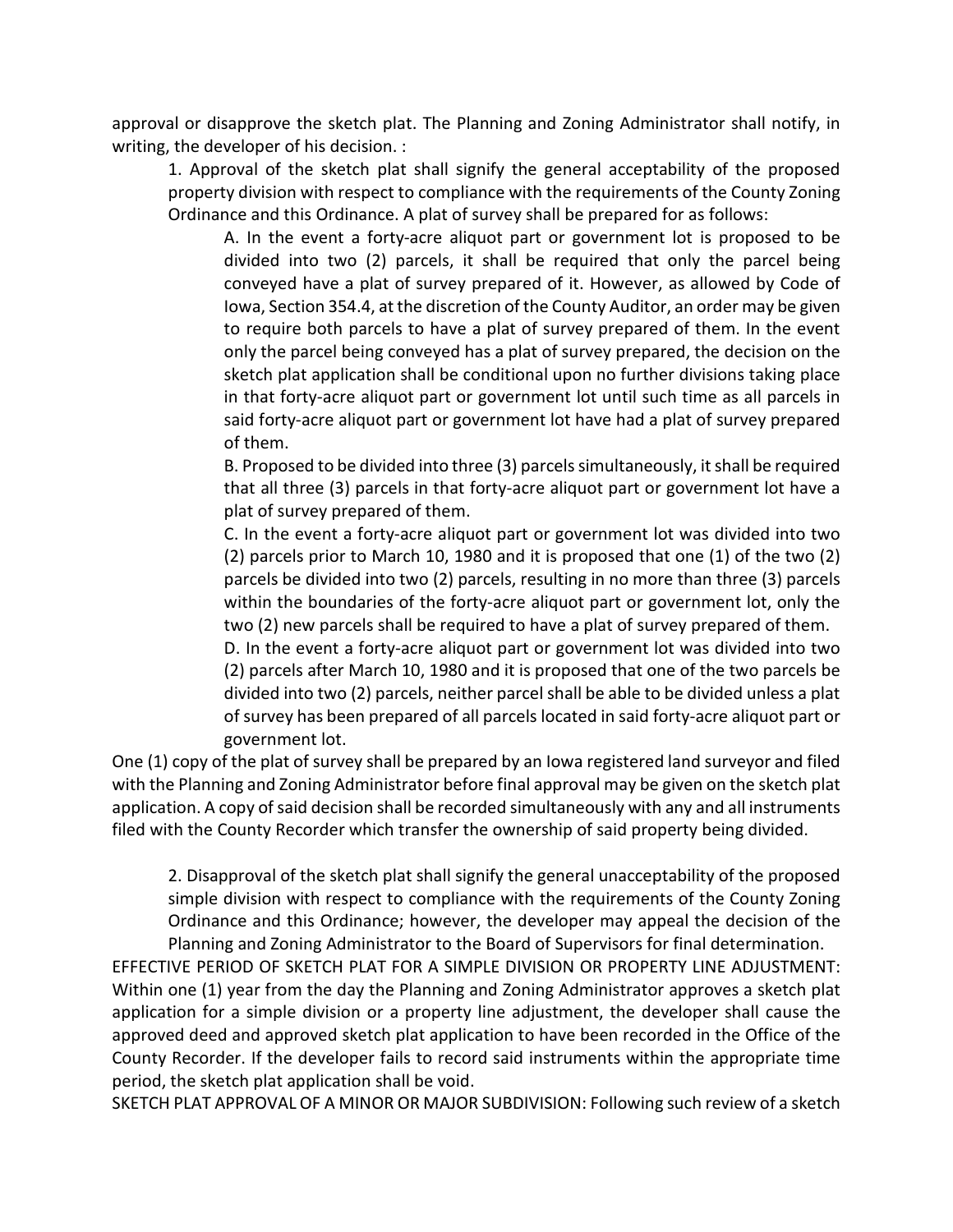plat for a minor or major subdivision, the Planning and Zoning Administrator shall either approve the sketch plat with or without specified conditions to be accepted by the developer as a condition of such approval or disapprove the sketch plat. The Planning and Zoning Administrator shall notify, in writing, the developer of his decision.

1. Approval of the sketch plat shall signify the general acceptability of the proposed minor or major subdivision with respect to compliance with the requirements of the County Zoning Ordinance and this Ordinance and shall be deemed to be authorization to proceed with the preparation of a preliminary plat as described in Article IV sections 4-15.

2. Disapproval of the sketch plat shall signify the general unacceptability of the proposed minor or major subdivision with respect to compliance with the requirements of the County Zoning Ordinance and this Ordinance; however, the developer may appeal the decision of the Planning and Zoning Administrator to the Board of Supervisors for final determination. **(Amendment/ January 24, 2005)**

**6-1-4-4 APPLICATION FOR PRELIMINARY PLAT APPROVAL:** An application for preliminary plat approval shall be filed, upon the form provided, with the Planning and Zoning Administrator for submission to the Board of Supervisors. The application shall contain the following information and documentation:

1. The names, addresses and telephone numbers of the owner of the land and the developer, if other than the owner

2. The names, addresses and telephone numbers of all professional consultants advising the developer with respect to the proposed subdivision.

3. The proposed name of the subdivision.

4. The street address or general location and legal description of the subject property.

5. The present and proposed zoning district classification of the subject property.

6. The existing and proposed uses of the subject property.

7. A statement of any protective covenants or deed restrictions, in outline form, which are proposed to be recorded with the final plat.

8. A statement of proposed method of water supply, of sanitary sewage treatment and of disposal of storm waters from the subject property.

A. In the event private water wells are to be the proposed method of water supply, the developer shall submit evidence of the availability of water on the site.

B. In the event onsite wastewater treatment and disposal systems are to be the proposed method of sanitary sewer treatment, as provided in Article VI section 11, the developer shall submit evidence of the suitability of the soil for onsite wastewater treatment and disposal systems on the site.

9. A statement of the general nature and type of improvements proposed for the subdivision, and in what manner the developer intends to provide for their installation, e.g., actual construction, monetary guarantee, etc. The approximate time that such improvements will be completed shall be indicated.

10. Six (6) blackline/blueline print copies of the preliminary plat as described in Article IV section 5, below, along with one (1) reduced (8  $1/2$ " x  $11$ " or 8  $1/2$ " x  $14$ ") copy of the preliminary plat.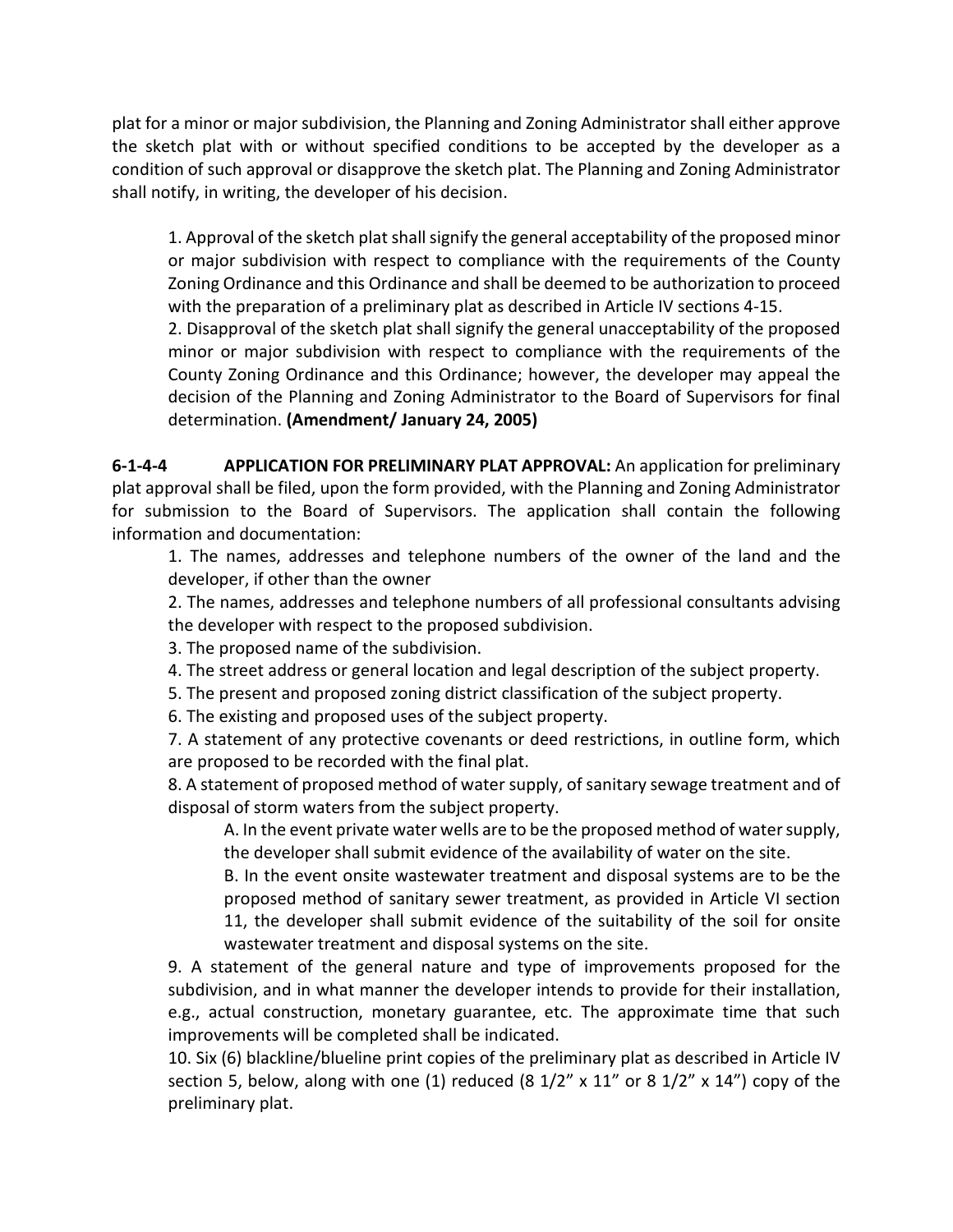11. Two (2) blackline/blueline print copies of the plans showing the typical cross sections and center line profiles, with approximate grades, of all proposed public or private streets. 12. One (1) blackline/blueline print copy of the Erosion and Sedimentation Control Plan, approved by the appropriate Soil Conservation District, to show the plan of reducing erosion and controlling sediment on the subdivision site during and after construction, prepared in accordance with this Ordinance and the standards and specifications of the Soil Conservation District.

13. A statement by the person preparing the application attesting to the truth and correctness of all information and documentation presented with the application. **(Amendment/ January 24, 2005)**

**6-1-4-5 CONTENTS OF THE PRELIMINARY PLAT:** The preliminary plat shall be prepared by a registered engineer or registered land surveyor at a convenient scale of not less than one (1) inch equals three hundred (300) feet; provided, however, that those areas of more than forty (40) acres may be at a scale of one (1) inch equals four hundred (400) feet. The preliminary plat shall show the following:

1. The name of the proposed subdivision and an identification clearly stating that the document is a preliminary plat.

2. The date of the document, approximate true north point and the scale of the document.

3. The names and addresses of the owner of the land, the developer, if other than the owner, and the registered engineer and/or registered land surveyor who prepared the preliminary plat.

4. A description of the subject property, giving the location and dimensions of all boundary lines to be expressed in feet and decimals of a foot, with reference to section or quarter section lines.

5. The following existing conditions shall be shown on the preliminary plat:

A. The location, right-of-way width, surfacing width and names of all existing streets and easements of access, railroad right-of-ways, and utility easements within the subdivision and within two hundred (200) feet thereof.

B. The location of any existing permanent buildings within the proposed subdivision and existing buildings in projected alignment of any proposed public or private streets outside of the proposed subdivision and within two hundred (200) feet thereof.

C. The location of pertinent features such as water bodies, wetlands, wooded areas, parks, cemeteries, bridges and other permanent structures.

D. The location of all existing sanitary and storm sewers, culverts, water mains, gas lines and other underground installations within or immediately adjacent to the proposed subdivision.

E. The location of water courses, drainage ditches and areas subject to flooding. Proposed subdivisions located within areas subject to flooding shall include a contour line depicting the boundary of one hundred (100) year flood.

F. Contour lines or spot elevations related to some established bench mark or mean sea level or other datum having the following intervals, as follows: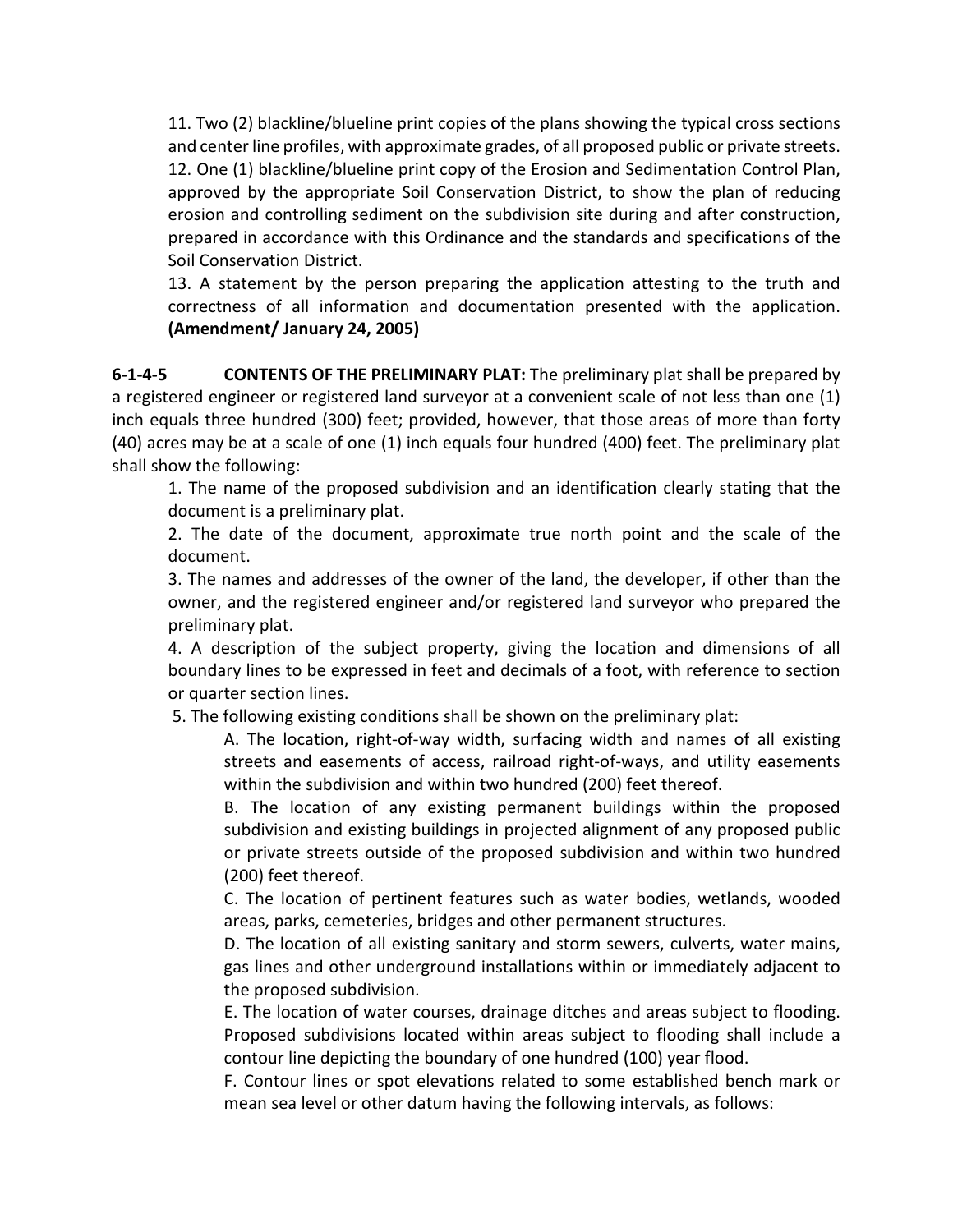Major Subdivision

1. Five (5) foot contour intervals for ground slopes of ten (10) percent or more;

2. Two (2) foot contour intervals for ground slopes of less than ten (10) percent; and

3. Spot elevations where the ground is too flat for contours. Minor Subdivision

1. Ten (10) foot contour intervals.

2. Spot elevations where the ground is too flat for contours.

3. The location, elevation and descriptions of the bench mark controlling the survey.

6. The following information with respect to the manner in which the subject property is to be developed shall be included on the preliminary plat:

A. The location, dimensions, identification number and lot area of all proposed lots.

B. The location, right-of-way width, surfacing width and names of all proposed public or private streets.

C. The location, width and purpose of all proposed easements.

D. The location and type of all proposed utilities.

E. The location, dimensions and area of all property proposed to be set aside for park or playground use, or other public or private reservation, with designation of the purpose thereof, and conditions, if any, of the dedication or reservation.

F. The location and width of all proposed building setback lines.

G. Indication of the use of all proposed lots, if other than single-family dwellings.

7. A vicinity map adequately covering the area within one-half (1/2) mile radius of the proposed subdivision, at a scale of not less than (1) inch equals two thousand (2000) feet, showing the relation of the plat to the surrounding properties, streets, parks, schools and major commercial or industrial developments, and the boundary of the drainage area affecting the plat.

8. A certificate to be signed by the Planning and Zoning Administrator approving the preliminary plat with respect to compliance with the requirements of the County Zoning Ordinance.

9. A certificate to be signed by the County Engineer approving the preliminary plat with respect to proposed public improvements, if any.

10. A resolution for approval of the County Board to be signed by the Chairman and attested by the County Auditor

11. If applicable, a resolution for approval of the City Council to be signed by the Mayor and attested by the City Clerk, along with other appropriate certificates as may be required by the City. **(Amendment/ January 24, 2005)**

**6-1-4-6 APPLICATION ACCEPTANCE:** The application shall be considered as officially filed after it has been examined by the Planning and Zoning Administrator and found to contain the information and documentation essential for proper review. Lack of complete information and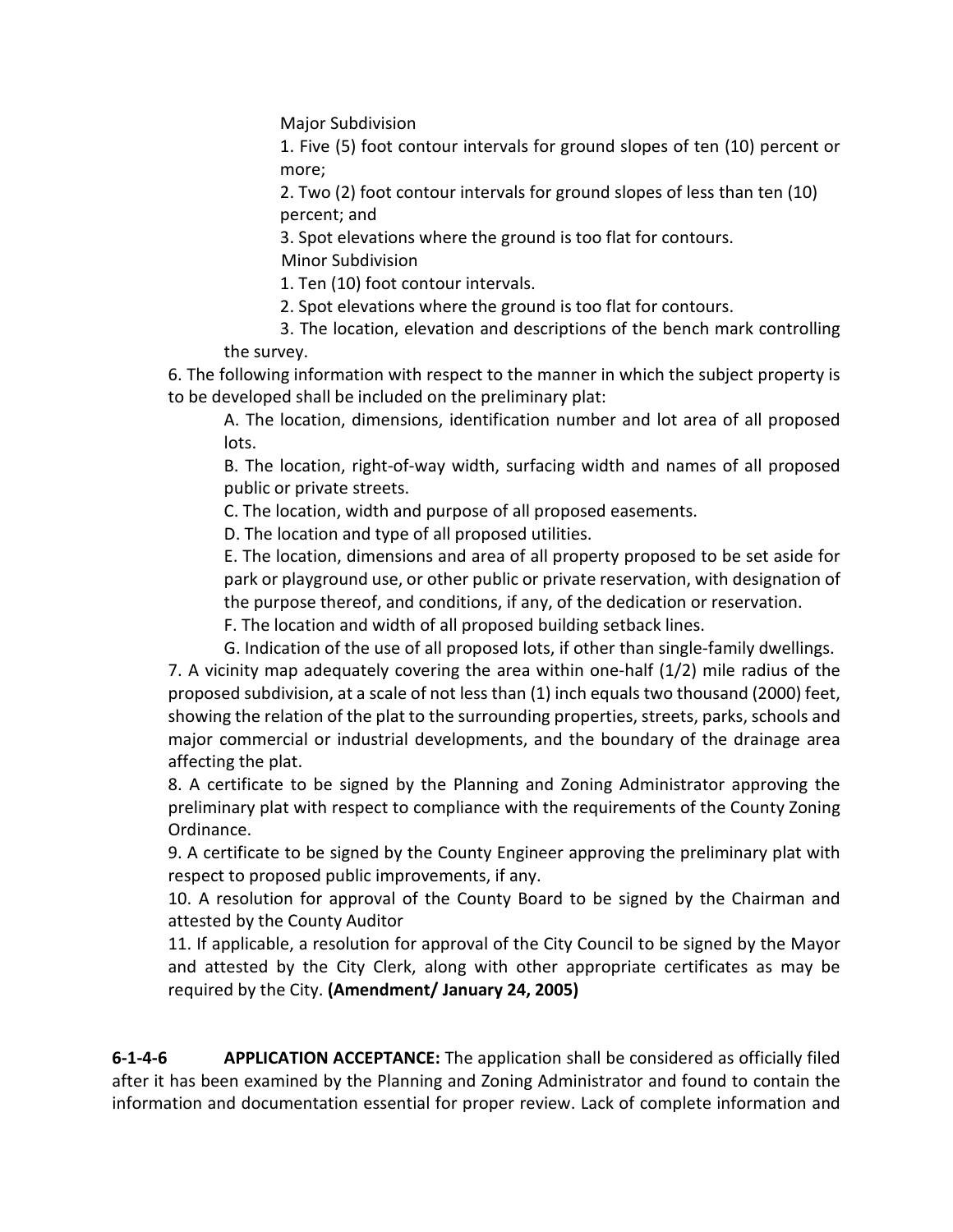documentation shall be deemed cause for refusal of official filing. **(Amendment/ January 24, 2005)**

**6-1-4-7 DISTRIBUTION OF PRELIMINARY PLAT:** The Planning and Zoning Administrator shall transmit copies of the preliminary plat to the County Engineer, the appropriate school district superintendent, appropriate district soil conservationist, appropriate fire department, the County Sheriff and such other official body or agency as may be directed by the County Board. In addition to a copy of the preliminary plat, two (2) copies of the typical cross sections of the streets shall be transmitted to the County Engineer. **(Amendment/ January 24, 2005)**

**6-1-4-8 REVIEW OF PRELIMINARY PLAT:** Comments and recommendation shall be filed with the Planning and Zoning Administrator as soon as practical, but normally within fifteen (15) working days. Copies of the Planning and Zoning Administrator's comments and recommendations as well as those of the responding individuals and agencies shall be submitted to the Board of Supervisors. **(Amendment/ January 24, 2005)**

**6-1-4-9 REVIEW OF PRELIMINARY PLAT BY SOIL CONSERVATION DISTRICT:** The preliminary plat shall not be approved unless it includes a complete plan for soil erosion and sedimentation control, developed in accordance with the technical standards and specifications of the appropriate District Soil conservationist and approved by the Soil Conservation District. The developer shall attach a statement to the erosion and sedimentation control plan certifying that construction and/or development will be done in accordance with the plan.

The appropriate District Soil Conservationist shall notify, in writing, the developer and the Planning and Zoning Administrator that the erosion and sedimentation control plan has been approved, approved subject to modifications or disapproved. If disapproved, the Soil Conservation District shall submit to the Planning and Zoning Administrator, with a copy to the developer, a statement setting forth reasons for disapproval, and indicating in what way this plan fails to conform to the technical standards and specifications of the Soil Conservation District. In addition, the Soil Conservation District may submit written comment on the other materials submitted for its review.

The date of approval of the erosion and sedimentation control plan by the Soil Conservation District shall be its effective date. Any improvements pursuant to the development of the land from that date forward shall be undertaken in conformance with the plan.

The developer and subsequent landowners shall be liable for the successful implementation and completion of this plan. Any changes in the plan will require approval of the appropriate District Soil Conservationist. **(Amendment/ January 24, 2005)**

**6-1-4-10 NATIONAL POLLUTION DISCHARGE ELIMINATION SYSTEM (NPDES) PERMIT:** The preliminary plat shall not be approved unless it includes a copy of an approved NPDES Permit issued by the Iowa Department of Natural Resources for a parcel or tract of land with a total area of one (1) acres or more. **(Amendment/ January 24, 2005)**

**6-1-4-11 PUBLIC HEARING BY COUNTY BOARD:** After receipt of the written recommendation on the proposed subdivision from the Planning and Zoning Administrator, the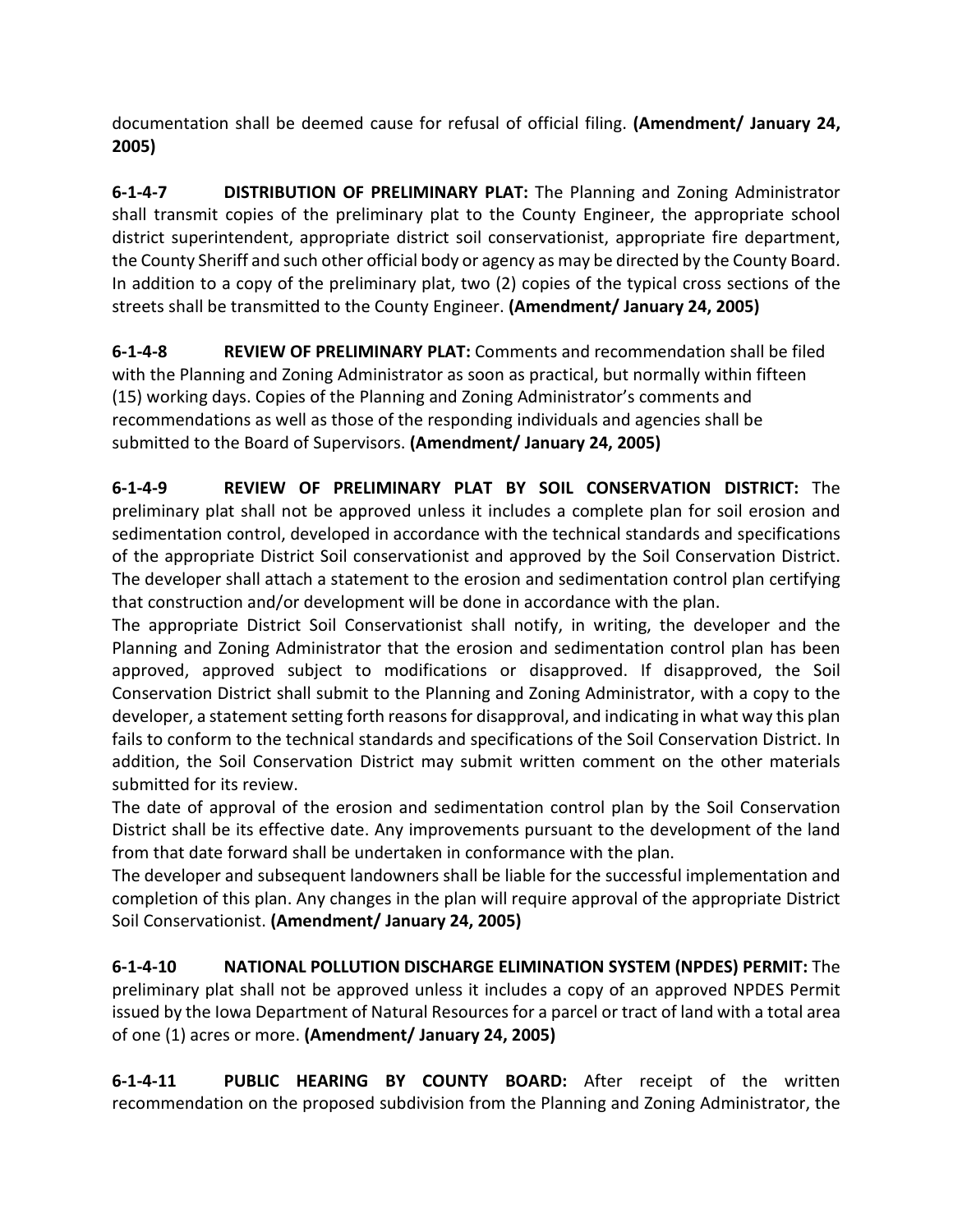County Board shall hold a public hearing on the proposed subdivision application.

COUNTY BOARD ACTION: The County Board shall consider the Planning and Zoning Administrator's recommendation and shall either disapprove the preliminary plat; shall refer it back to the Planning and Zoning Administrator for further consideration of specified matters; or shall, by resolution, approve the preliminary plat, with or without specified conditions to be accepted by the developer as a condition of such approval. Adoption of such a resolution shall require an affirmative vote of at least a majority of those voting. **(Amendment/ January 24, 2005)**

**6-1-4-12 RECORD OF APPROVAL:** Any resolution adopted by the County Board approving a preliminary plat shall be given an official resolution number and shall be spread in the minutes of proceedings of the County Board.

1. Following County Board action, the Planning and Zoning Administrator shall notify, in writing, the developer of the County Board's decision.

2. If the preliminary plat is approved by the County Board, the Planning and Zoning Administrator shall return a signed blackline/blueline print copy of such plat to the developer. **(Amendment/ January 24, 2005)**

**6-1-4-13 EFFECT OF APPROVAL OF PRELIMINARY PLAT:** Approval of the preliminary plat shall not constitute final acceptance of the subdivision by the County Board, but shall signify merely the general acceptability of the proposed subdivision. Such approval shall be deemed to be authorization to proceed with the preparation of the final construction plans and the final plat. **(Amendment/ January 24, 2005)**

**6-1-4-14 EFFECTIVE PERIOD OF PRELIMINARY PLAT APPROVAL:** Within one (1) year from the day the County Board approves a preliminary plat, the developer shall apply for final plat approval or the first part thereof if phased. If the subdivision is phased, the developer shall apply for final plat approval of the second phase within two (2) years, the third phase with three (3) years, the fourth phase and the balance thereof within five (5) years from the date the preliminary plat was approved by the County Board. If the developer fails to apply for final plat approval within the appropriate time period, the preliminary plat, or remaining phase thereof, shall be void unless the developer requests an extension of time prior to the date originally required for submission of the final plat, or any part thereof if phased. **(Amendment/ January 24, 2005)**

**6-1-4-15 EXTENSION OF TIME LIMITATIONS:** The County Board may grant an extension of time of not more than two (2) years from the date required for submission of a final plat or any part thereof if phased. If a developer applies for an extension of time of submission of any part of a phased subdivision, which is subsequently granted by the County Board, equal extensions are automatically granted for each of the remaining phases. A developer may apply only once for an extension of time, whether or not the preliminary plat is phased. If the County Board refuses to grant an extension of time, the developer shall apply for approval of the final plat, or the appropriate phase thereof is phased, to the County Board within the appropriate time originally required or sixty (60) days from the day the extension request is denied by the County Board. **(Amendment/ January 24, 2005)**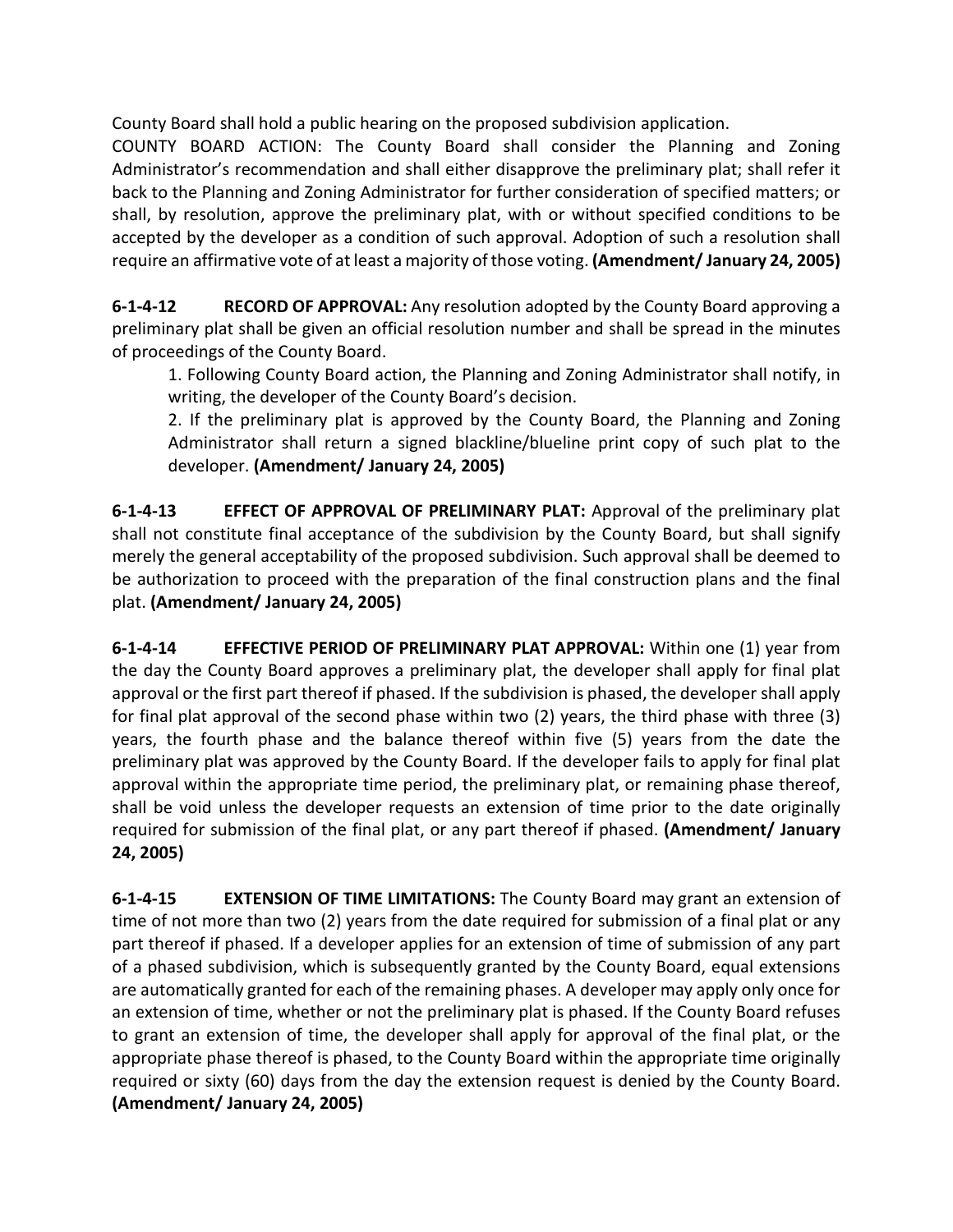**6-1-4-16 APPLICATION FOR FINAL PLAT APPROVAL:** Following the approval of the preliminary plat in the case of a minor subdivision, or of the preliminary plat and final construction plans in the case of a major subdivision, the developer, if he wishes to proceed with the subdivision, shall file, upon the form provided, an application for final plat approval with the Planning and Zoning Administrator for submission to the County Board. The application shall contain the following information and documentation:

1. The names, addresses and telephone numbers of the owner of the land and the developer, if other than the owner.

2. The names, addresses and telephone numbers of all professional consultants advising the developer with respect to the subdivision.

3. The approved name of the subdivision.

4. A copy of any protective covenants or deed restrictions affecting the subdivision.

5. The performance guarantee, if required, as described in Article VI sections 2-9. If the required improvements have been completed in lieu of a performance guarantee, then a certificate signed by the County Engineer approving the installation of any required improvements.

6. Copies of the final plat of the following types and sizes, all of which shall bear the original signatures on the required certificates, as described below.

A. Eight (8) blackline/blueline print copies of the final plat.

B. One (1) reduced copy which is either 8  $1/2$ " x  $11$ " or 8  $1/2$ " x  $14$ ", of the final plat.

7. A statement from the mortgage holders or lien holders, if any, as required by Section 354.11, Code of Iowa, as amended.

8. An opinion by an attorney-at-law, as required by Section 354.11, Code of Iowa, as amended.

9. A certificate to be signed by the County Treasurer, as required by Section 354.11, Code of Iowa, as amended.

10. Such other and further information as the County Board may deem necessary or appropriate to a full and proper consideration and disposition of the particular application.

11. A statement by the person preparing the application attesting to the truth and correctness of all information and documentation presented with the application. **(Amendment/ January 24, 2005)**

**6-1-4-17 CONTENTS OF THE FINAL PLAT:** The final plat shall be prepared by a registered land surveyor at a convenient scale of not less than one (1) inch equals one hundred (100) feet. The final plat shall show the following:

1. The approved name of the subdivision.

2. The date of the document, approximate true north arrow and the scale of the plat. The scale shall be clearly stated and graphically illustrated by a bar scale on each plat sheet.

3. The names and addresses of the owner of the land, the developer, if other than the owner, and the engineering firm or surveying firm that prepared the final plat.

4. The location by section, township, range, county and state and including descriptive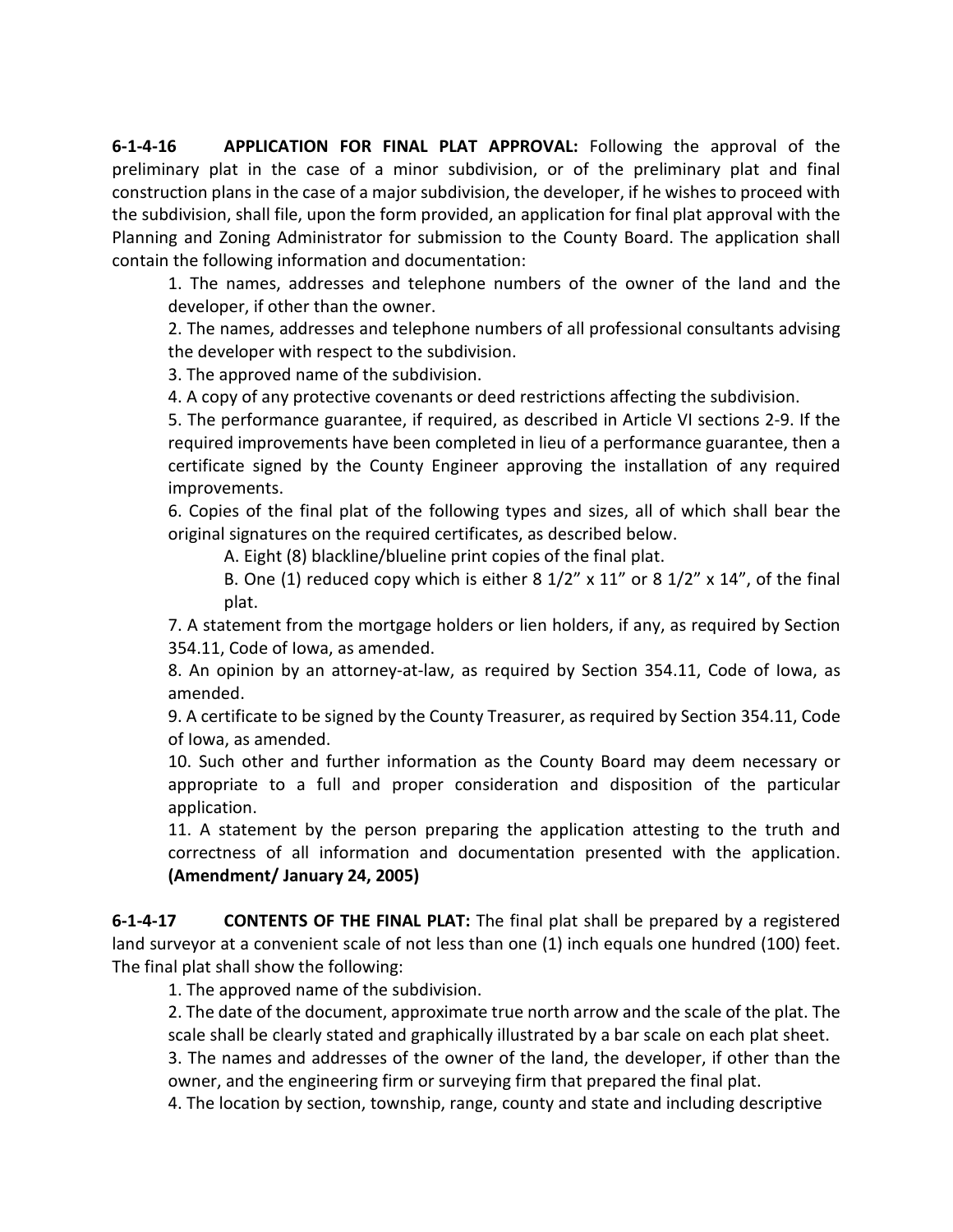boundaries of the subdivision, based on accurate traverse, giving annular and linear dimensions which must mathematically close.

5. The exact location and layout of lots, public or private streets with accurate dimensions in feet and decimals of feet, interior angles, length and radii, arcs and intermediate tangents of all curves, and with all other information necessary to reproduce the plat on the ground.

6. The location of all existing and new streets within the subdivision.

7. The names and width of all existing and new streets within the subdivision.

8. The lot number and area of each lot within the subdivision. The data on the area of each lot may be shown in a table format on the plat page on which said lot is drawn.

9. The location of all easements shall be denoted by fine dashed lines, clearly identified, and if already on record, the recorded reference of such easement. If an easement is not definitely located on record, a statement of such easement shall be included. The width of the easements, with sufficient ties to locate it definitely with respect to the subdivision must be shown. If the easement is being dedicated by the final plat, it shall be properly referenced in the owner's certification of identification.

10. The recorded reference of any protective covenants or deed restrictions affecting the subdivision shall be shown as a notation on the final plat.

11. A statement by the proprietors and their spouse, if any, as required by Chapter 354.11, Code of Iowa, as amended.

12. A certificate signed by a registered land surveyor, as required by Chapter 355, Code of Iowa.

13. A certificate to be signed by the Planning and Zoning Administrator approving the final plat with respect to compliance with the requirements of the County Zoning Ordinance.

14. A certificate to be signed by the County Engineer approving the final plat with respect to public improvements, if any.

15. A resolution for approval of the County Board to be signed by the Chairman and attested by the County Auditor.

16. If applicable, a resolution for approval of the City Council to be signed by the Mayor and attested by the City Clerk, along with other appropriate certificates as may be required by the City. **(Amendment/ January 24, 2005)**

**6-1-4-18 APPLICATION ACCEPTANCE:** The application shall be considered as officially filed after it has been examined by the Development Director and found to contain the information and documentation essential for proper review. Lack of complete information and documentation shall be deemed cause for refusal of official filing. **(Amendment/ January 24, 2005)**

**6-1-4-19 REVIEW OF FINAL PLAT:** The Planning and Zoning Administrator shall transmit copies of the final plat to the County Engineer.

Copies of the Planning and Zoning Administrator's comments and recommendations, as well as those of the County Engineer, shall be submitted to the County Board. **(Amendment/ January 24, 2005)**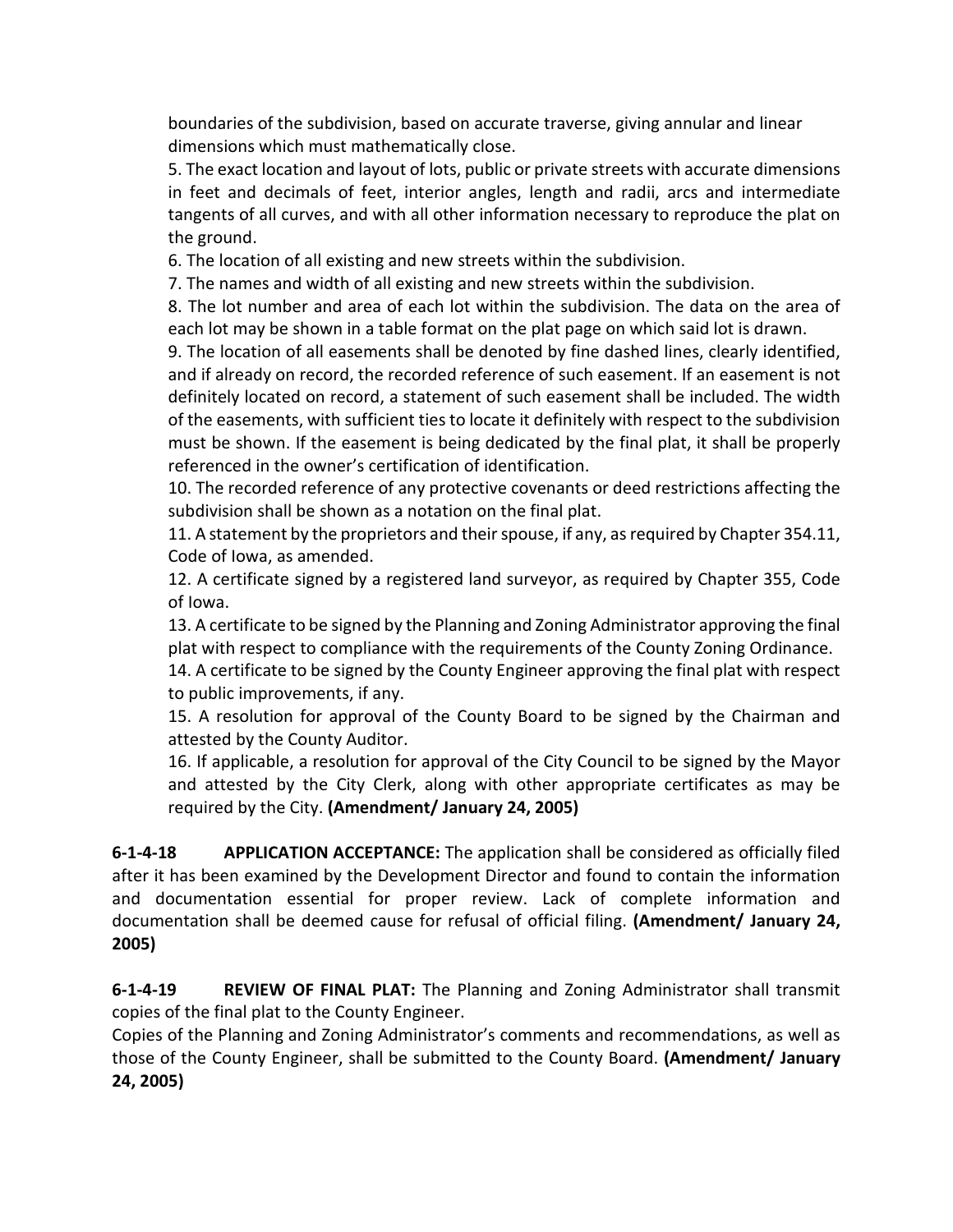**6-1-4-20 PUBLIC MEETING BY COUNTY BOARD:** The County Board shall consider the proposed final plat at public meeting. Notice of the public meeting shall be given as specified in Chapter 21, Code of Iowa, as amended. **(Amendment/ January 24, 2005)**

**6-1-4-21 COUNTY BOARD ACTION:** The County Board shall, within sixty (60) days from the date of application acceptance for final plat approval, either disapprove the final plat or shall, by resolution, approve the final plat and accept the dedication of all streets, easements, parks and other public grounds for public use.

Adoption of a resolution shall require an affirmative vote of at least a majority of those voting. **(Amendment/ January 24, 2005)**

**6-1-4-22 RECORD OF APPROVAL:** Any resolution adopted by the County Board approving a final plat shall be given an official resolution number and shall be spread in the minutes of proceedings of the County Board.

1. The Planning and Zoning Administrator shall notify, in writing, the developer of the County Board's decision.

2. If the final plat is approved by the County Board, the Planning and Zoning Administrator, after having retained two (2) blackline/blueline print copy and one (1) reduced copy of such plat, shall return all other copies to the developer, who shall retain one (1) blackline/blueline print copy and distribute the others as follows:

A. One (1) blackline/blueline print copy, at a size of not greater than  $11'' \times 17''$ , to each of the following: County Engineer, County Auditor, County Assessor, and the appropriate City, if any.

B. One (1) blackline/blueline print copy, at a size of not greater than  $11'' \times 17''$ , to the County Recorder, to be recorded in accordance with the provisions of Chapter 354, Code of Iowa. **(Amendment/ January 24, 2005)**

**6-1-4-23 RECORDING FINAL PLAT:** Approval of the final plat by the County Board shall be null and void if the final plat is not recorded with the County Recorder within ninety (90) days after the date of approval, unless an extension is requested by the developer within that time and granted by the County Board. **(Amendment/ January 24, 2005)**

**6-1-4-24 FAILURE TO CONSTRUCT REQUIRED IMPROVEMENTS:** In the event a developer has posted a performance guarantee in lieu of actual construction of required improvements, the County Board may thirty (30) days prior to the expiration of the performance guarantee review the development of the subdivision and may direct the County Engineer to proceed with and execute the performance guarantee in order to assure that the required improvements are completed. **(Amendment/ January 24, 2005)**

# **6-1-4-25 PLATS IN UNINCORPORATED AREAS WITHIN TWO MILES OF THE CORPORATE LIMITS OF CITIES AND TOWNS.**

With regard to subdivisions located in the corporate limits of cities and towns having Plan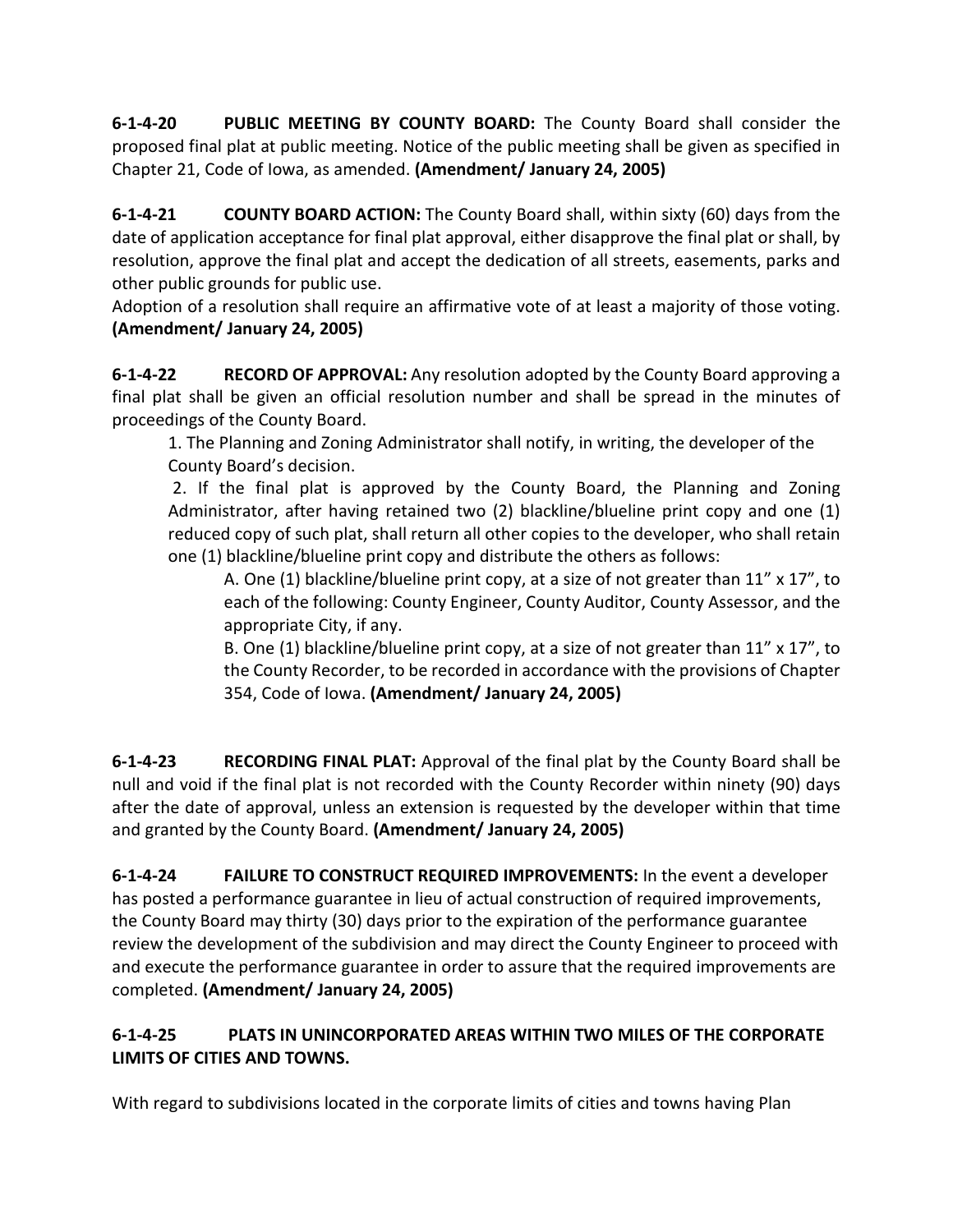Commissions established in accordance with Chapter 373, Code of Iowa, 1973, the provisions of this ordinance shall not apply. However, the Plan Commission and the City or Town Council may agree to waive such requirements as are contained in their local ordinances to the end that the Planning Commission and Council are satisfied that equally suitable regulations shall be placed on these subdivisions by the Henry County Board of Supervisors under the provisions of this ordinance. In such instance, the Henry County Board of Supervisors shall furnish the city or town plan commission with a copy of the said subdivision, as approved, certifying that all requirements of the Henry County Subdivision ordinance have been met.

The purpose of this section is to facilitate the orderly processing of subdivisions in unincorporated areas within two (2) miles of the corporate limits of cities and towns and to avoid conflicting regulations while at the same time assuring that provisions are made for proper and orderly future growth of the County and its cities and towns.

# **6-1-4-26 AUDITOR'S PLATS**

With regard to Auditor's plats as distinguished from proprietor's plats the Board of Supervisors shall have the right to waive provisions governing preliminary approval and public improvements outlined in these regulations providing there is on file with the Board of Supervisors a copy of the request of the Henry County Auditor ordering such plat and a letter from said Auditor stating that the plat as submitted meets the requirements for which he has ordered the plat.

# **6-1-5**

# **6-1-5-1 DESIGN AND DEVELOPMENT STANDARDS**

No subdivision plat shall be approved by either the County Engineer or by the Board of Supervisors unless it conforms to the following minimum standards and requirements, except those plats referred to in Article IV, Section 8, Auditor's Plats.

# **6-1-5-2 ACRE SUBDIVISION**

Whenever the area is divided into lots containing one (1) or more acres and there are indications that such lots will eventually be re-subdivided into smaller building lots, consideration shall be given to the street and lot arrangement of the original subdivision so that additional minor streets can be opened which will permit a logical arrangement of smaller lots.

# **6-1-5-3 SUITABILITY OF THE LAND FOR SUBDIVISION**

1. If the Board of County Supervisors finds that land proposed to be subdivided is unsuitable for subdivision development due to flooding, bad drainage, steep slopes, rock formations, and other such conditions as may increase the danger of health, life, or property or aggravate erosion of flood hazards; and, if, from adequate investigations, conducted by all the public agencies concerned, it has been determined that in the best interest of the public the land should not be platted and developed for the purpose proposed, the Board of County Supervisors shall not approve the land for subdivision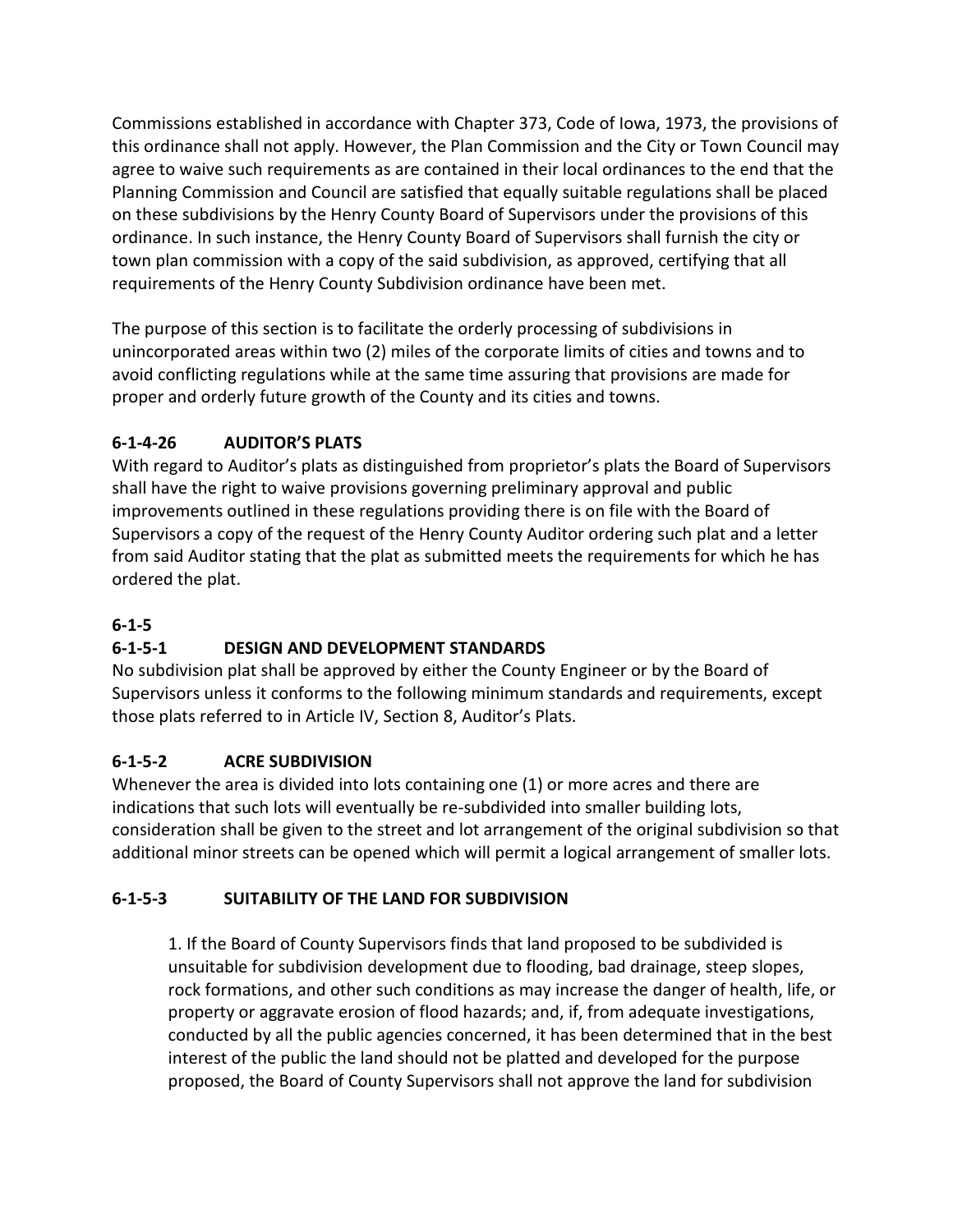unless adequate methods are formulated by the subdivider for meeting the problems that will be created by the subdivision and development of the land.

2. The Board of County Supervisors may refuse to approve what it considers to be scattered or premature subdivision of land which involve danger or injury to the public health, safety, welfare, or prosperity by reason of lack of adequate water supply, schools, proper drainage, good roads and transportation facilities or other public services; or which would necessitate an excessive expenditure of public funds for the supply of such services, such as, undue maintenance costs for adequate roads.

#### **6-1-5-4 STREET ALIGNMENT**

1. The arrangement of streets in new subdivisions shall make provision for the continuation of the principal existing streets in adjoining subdivisions, or for a proper intersection where said streets in the new subdivision shall connect therewith, or their proper projection where adjoining property is not subdivided insofar as they may be necessary for public requirements. The width of such street s in new subdivisions shall not be less than the minimum street widths established herein. The street arrangement shall also be such as to cause no hardship to owners of adjoining property when they plat their own land and seek to provide for convenient access to it.

2. The platting of half streets shall be discouraged. Whenever there exists a dedicated or platted half street adjacent to the tract to be subdivided, the other half of the street shall be platted.

3. Where the parcel of land is subdivided into larger tracts than ordinarily used for building lots, such parcel shall be divided so as to allow for the opening and the ultimate extension of adjacent minor streets. Easements, providing for the future opening and extension of such streets or thoroughfares, may at the discretion of the governing body, be made a requirement of the plat.

4. Where a subdivision abuts or contains an existing or proposed major or arterial street, the Board may require a parallel access street, reverse frontage with screen planting contained in a non-access reservation along the rear property line, deep lots with rear service alleys or such other treatment as may be necessary for adequate protection of residential properties and to afford separation of through and local traffic. 5. Streets with centerline offsets of less than one hundred and fifty (150) feet shall be avoided.

#### **6-1-5-5 STREET RIGHT-OF-WAY**

The dedication of right-of-way for streets measured from lot line to lot line shall meet the following standards:

1. Subdivision Collector shall provide a moderate speed, free-flow access and distribution facility between secondary and residential development roads and shall be constructed in substantial compliance with the following design standards:

 Right-of-Way, minimum width: 66 feet Traffic surface, minimum width: 24 feet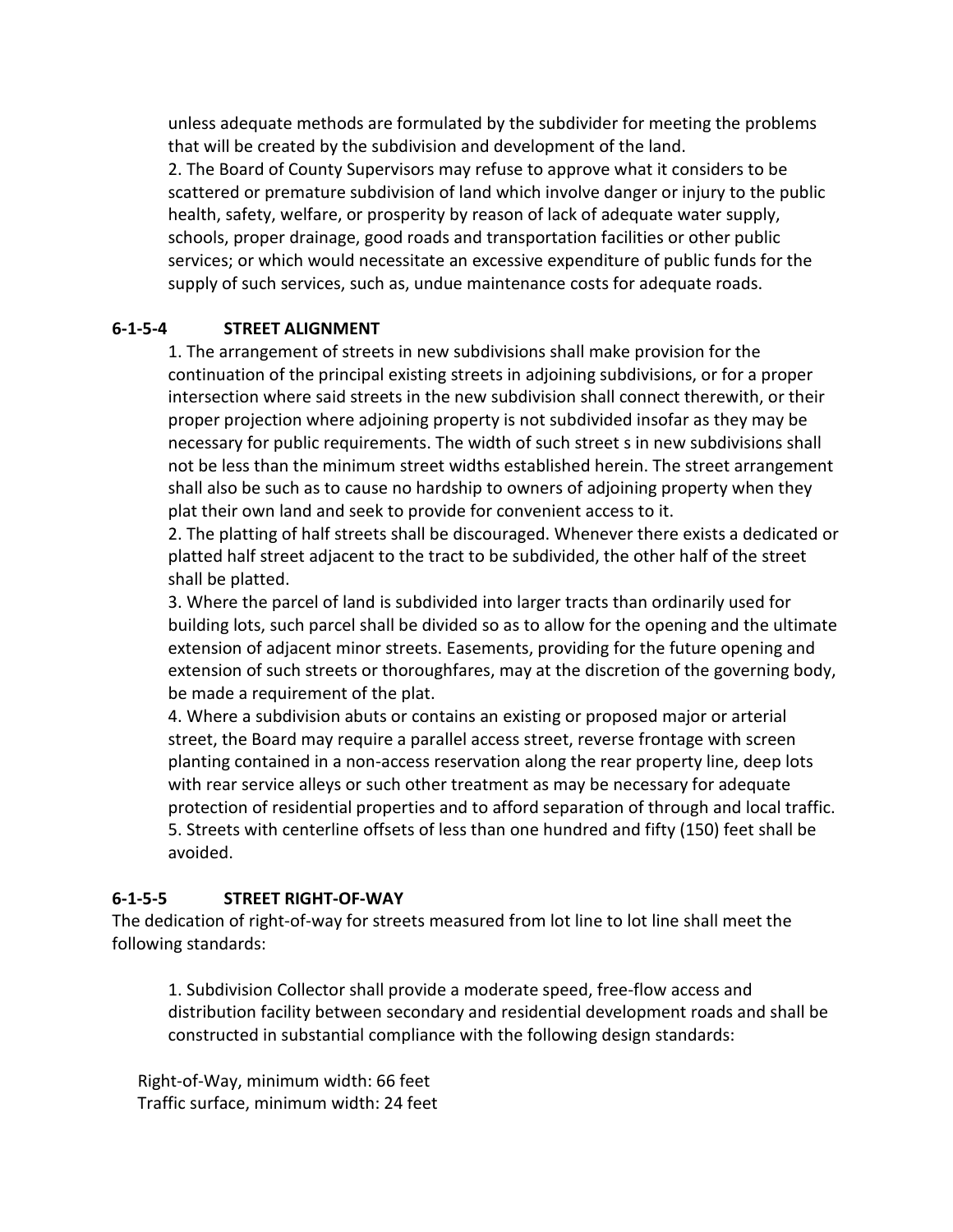Traffic surface, maximum vertical grade: 10% Grading, maximum slope: 3:1 ratio

2. Residential Service shall provide a low speed, low volume access to abutting property that effectively eliminates through traffic and shall be constructed in substantial compliance with the following design standards:

Right-of-Way, minimum width: 66 feet, may be reduced to 50' if street is paved and includes curb and gutter Traffic surface, minimum width: 24 feet Traffic surface, maximum vertical grade: 12% Grading, maximum slope: 3:1 ratio

3. Marginal Access shall provide a low speed, limited access serving no more than six (6) abutting lots and shall be constructed in substantial compliance with the following design standards:

Right-of-Way, minimum width: 40 feet Traffic surface, minimum width: 20 feet Traffic surface, maximum-vertical grade: 15% Grading, maximum slope: 3:1 ratio

4. Commercial Service shall provide a slow speed, high volume access to abutting commercial and higher density residential properties and shall be constructed in substantial compliance with the following design standards:

Right-of-Way, minimum width: 40 feet Traffic surface, minimum width: 22 feet Traffic surface, maximum vertical grade: 10% Grading, maximum slope: 3:1 ratio Traffic surface, intersection turning radius: 50 feet Traffic surface shall be constructed of a permanent dust-free surface.

5. Agricultural Access shall provide a low speed, low volume access for lots designated exclusively for agricultural, non-buildable or open space purposes provided that these lots will generate traffic that is seasonal or infrequent in nature and kept to a minimum length.

Right-of-Way, minimum width: 25 feet Traffic surface, minimum width: 10 feet

6. When the subdivision is located on only one side of an existing street, one half (1/2) of the required right-of-way, measured from the center line of the existing roadway shall be dedicated. **(Amendment/ January 24, 2005)**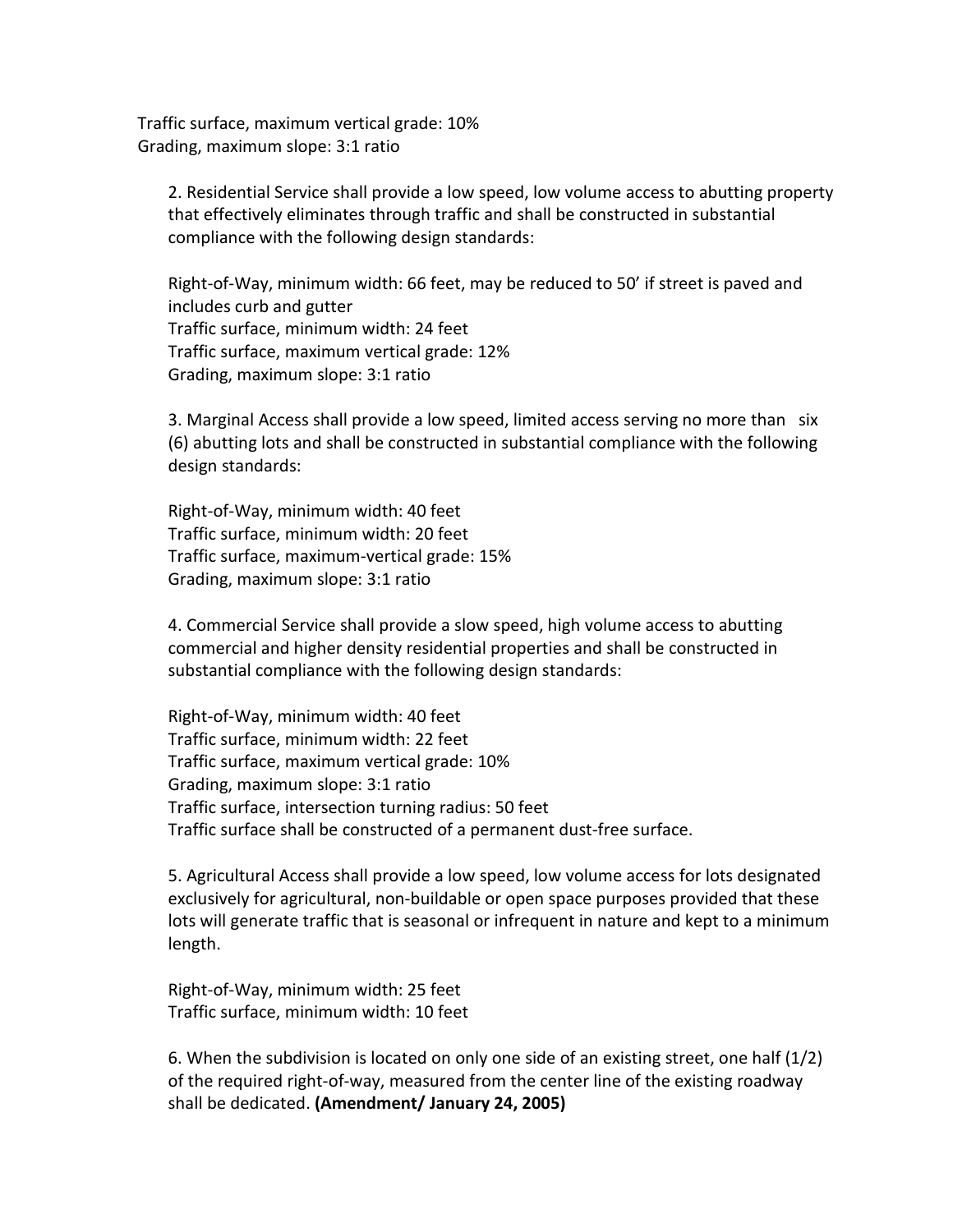#### **6-1-5-6 DISCHARGE OF SURFACE WATER**

1. All streets shall be designed so as to provide for the discharge of surface water from the pavement and from the right-of-way by grading and drainage. For adequate drainage, the minimum street grade shall not be less than one half of one percent (0.5%). **(Amendment/ January 24, 2005)**

2. The Board of County Supervisors shall not approve the streets which will be subject to inundation or flooding. All streets must be located at elevations which will make them flood-free in order that portions of the subdivision will not be isolated by floods. The Board of County Supervisors shall require profiles and elevations of streets in order to determine the advisability of permitting the proposed subdivision activity. **(Amendment/ January 24, 2005)**

#### **6-1-5-7 CURVES IN STREETS – HORIZONTAL AND VERTICAL**

Horizontal curves:

1. A tangent at least one hundred (100) feet long shall be introduced between reverse curbs on arterial and collector streets.

2. Where there is a deflection angle of more than ten (10) degrees in the alignment of a street, a curve with a radius adequate to insure safe sight distance shall be made. The minimum radii of curves shall be:

| Street Type                  | <b>Minimum Curve Radius</b> |
|------------------------------|-----------------------------|
| Arterial                     | 300 feet                    |
| Collector                    | 300 feet                    |
| Minor                        | $100$ feet                  |
| (Amendment/January 24, 2005) |                             |

Vertical Curves:

1. Every change in grade shall be connected by a vertical curve constructed so as to afford a minimum sight distance of two-hundred (200) feet, said sight distance being measured from a driver's eyes, which are assumed to be four and one-half  $(4 \frac{1}{2})$  feet above the pavement surface, to an object four  $(4)$  inches high on the pavement. Profiles of all streets showing natural and finished grades, drawn to an approved scale, shall be required by the Board of County Supervisors.

#### **6-1-5-8 INTERSECTIONS**

1. Streets shall intersect as nearly as possible at right angles, and no intersection shall be at an angle of less than sixty (60) degrees.

2. Street curb intersections shall be rounded by radii of at least twenty (20) feet. When the smallest angle of street intersection is less than seventy-five (75) degrees, the Board of County Supervisors may require curb radii of greater length. Wherever necessary to permit the construction of a curb having desirable radius without reducing the sidewalk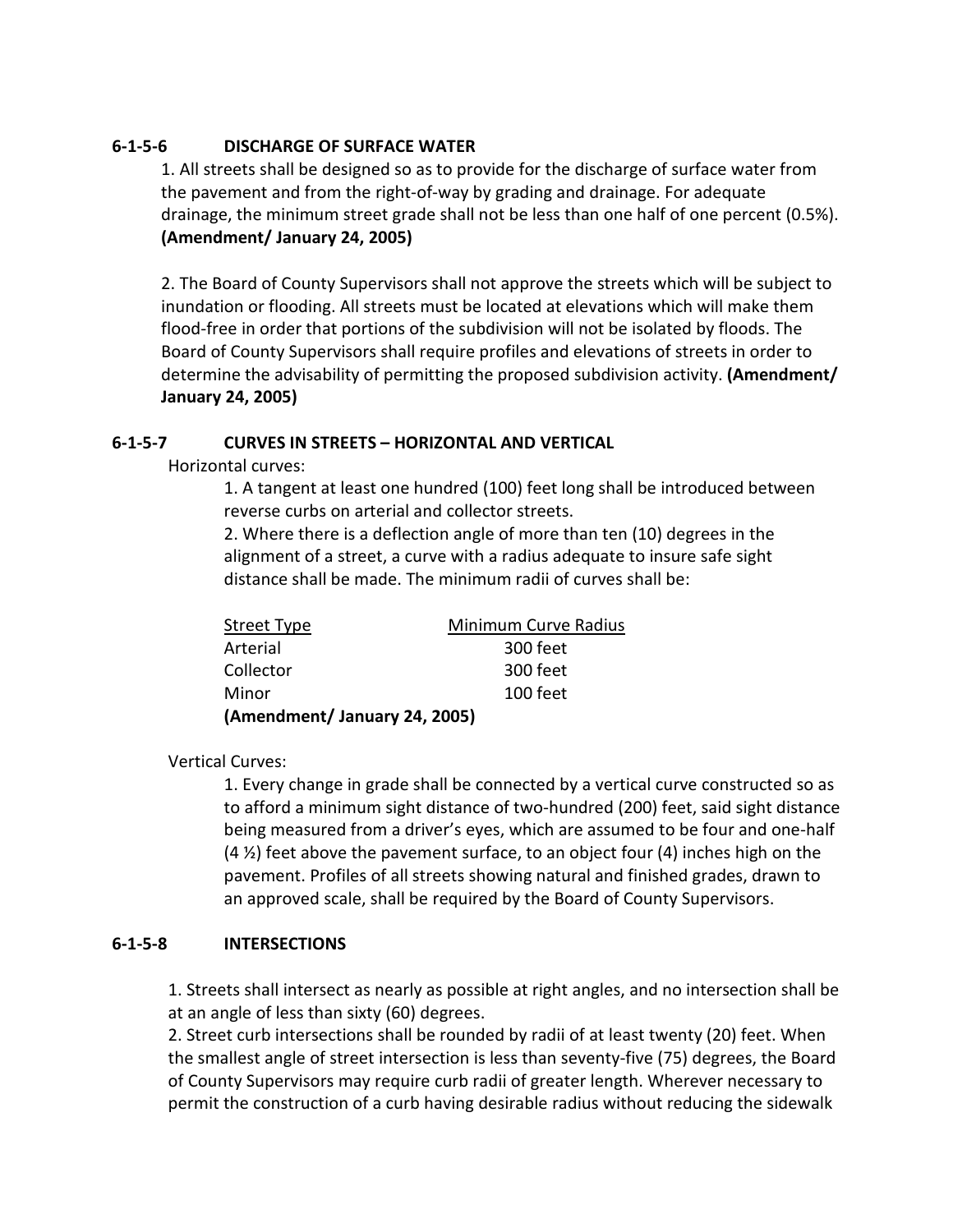at a street corner to less than normal width, the property line at such street corner shall be rounded or otherwise set back sufficiently to permit such curb construction. 3. No lot or other parcel of land which abuts on and has access to either a collector or a minor street shall have a service drive, curb cut, or other means of access to an arterial street within seventy-five (75) feet of the right-of-way of any street which intersects such arterial street on the side on which such lot or parcel is located.

# **6-1-5-9 ALLEYS**

Alleys shall be provided to give access to the rear of all lots used for commercial and industrial purposes. Alleys shall not be provided in residential blocks except in cases where the subdivider produces evidence of the need for alleys which is satisfactory to the Board of County Supervisors.

# **6-1-5-10 FRONTAGE OR MARGINAL ACCESS STREETS**

Where the proposed subdivision abuts upon or contains an existing or proposed arterial street or highway on which traffic volumes and vehicular speeds warrant special safety considerations, the Board of County Supervisors may require that marginal access streets be provided in order that no lots front on such existing or proposed arterial street or highway.

# **6-1-5-11 DEAD-END STREETS (CUL-DE-SACS)**

Minor terminal or dead-end streets or courts which are designed so as to have one end permanently closed shall be provided at the closed end and at intervals not longer than (1000) feet with a turnaround having a radius at the outside of the pavement of at least fifty (50) feet and a radius at the outside of the right-of-way of at least sixty (60) feet. Dead-end streets shall contain no more than 20 lots subject to the following surface requirements.

1 to 6 lots; gravel surface required.

7 to 14 lots; seal coat surface required.

15 to 20 lots; concrete curb and gutter required.

All road surfacing is subject to the requirements of Article Five Section 5 and final approval of the Henry County Engine **(Amendment/ January 24, 2005)**

# **6-1-5-12 STREET NAMES**

Proposed streets which are obviously in alignment with other already existing and named streets shall bear the names of such existing streets.

No street name shall be used which will duplicate or be confused with the names of existing streets. Street names shall be subject to the approval of the Board of Supervisors.

#### **6-1-5-13 BLOCKS**

No block shall be longer than one thousand three hundred twenty (1,320) feet, or less than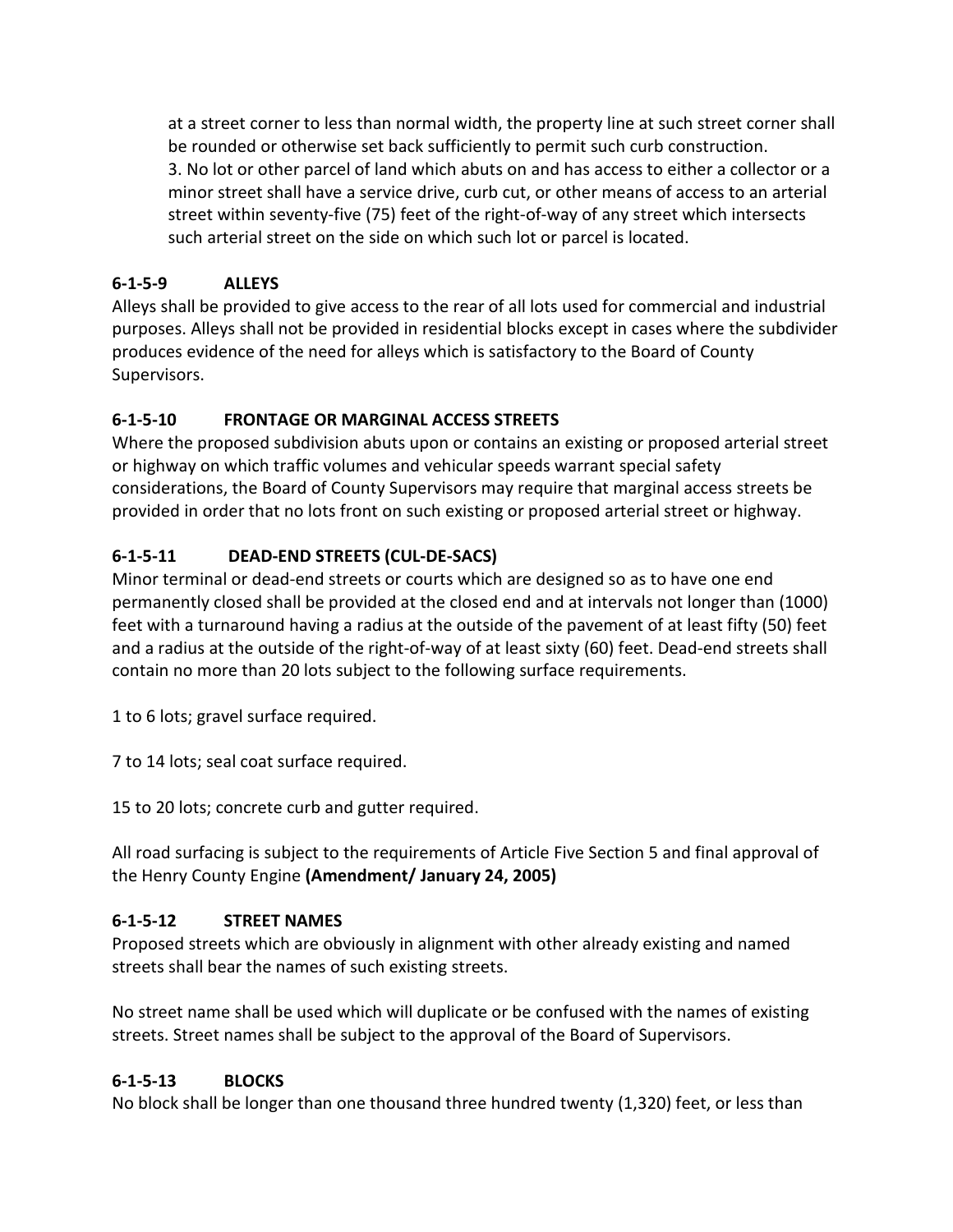three hundred (300) feet except as the Board of Supervisors deems necessary to ensure efficient use of land or desired features of street layout.

### **6-1-5-14 LOTS**

1. Relationship to Streets. All lots shall front on a public street or road for a minimum distance of seventy-five (75) feet except that lots which front on the turnarounds of permanent dead-end streets shall front on such turnarounds for a minimum distance of twenty-five (25) feet. In addition all lots that use drainage fields for sewage disposal shall have a minimum lot size of 15,000 sq. feet.

2. Arrangement. Each lot in a subdivision shall contain a building site completely free from the danger of flooding. Except where unfeasible, side lot lines shall be at right angles to straight street lines and radial to curved lines.

3. Dimensions. The minimum dimensions for lots shall be in accordance with the bulk regulations of the ordinance for the district within which the subdivision is located; provided, however, that the minimum depth for a lot shall be one hundred (100) feet and meet established County Health Department rules and regulations.

4. Corner Lots. Corner lots shall be of such width as to permit the maintenance of all yard requirements as required by the ordinance, and minimum size required for adequate septic tank drainage in accordance with approved and published Health Standards.

5. Reverse Frontage Lots. Double frontage and reverse lots shall be avoided, except where their use will produce definite advantages in meeting special situations in relation to topography, sound site planning and proper land use.

6. Lot Lines. In all lots so far as possible, the side lines shall be at right angles to straight street lines or radial to curved street lines, except where a variation of this rule will provide a better street and lot layout.

# **6-1-5-15 CHARACTER OF DEVELOPMENT**

The Board shall have the right to agree with the subdivider regarding the type and character of development that will be permitted in the subdivision, and may require that certain minimum regulations regarding this matter be incorporated in deed restrictions. Such regulations shall be intended to protect the character and value of the surrounding development and shall also tend to secure the most appropriate development of the property being subdivided.

# **6-1-5-16 EASEMENTS ALONG STREAMS**

Whenever any stream or major surface water course is located in an area that is being subdivided, the subdivider shall, at his own expense, make adequate provisions for straightening, widening or otherwise improving the channel so that it will properly carry the surface water. He shall also provide and dedicate to the County an easement along each side of the stream, which easement shall be for the purpose of widening, improving or protecting the streams. The width of such easement shall be adequate to provide for any necessary channel relocation and straightening, but in no case shall such easement be less than thirty (30) feet.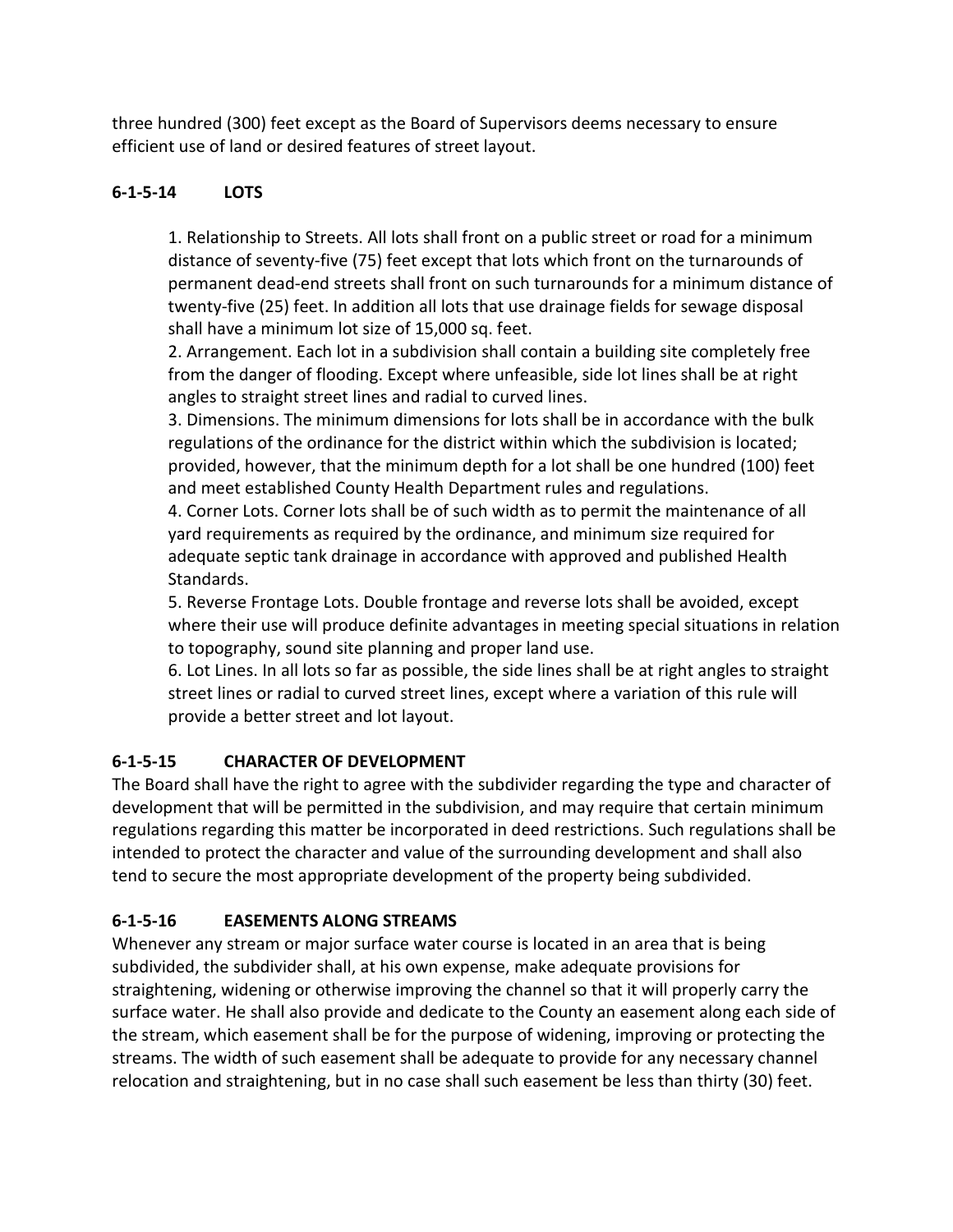#### **6-1-5-17 UTILITY AND DRAINAGE EASEMENTS**

1. Except where alleys are permitted for the purpose, the county Board of Supervisors shall require easements at least twelve (12) feet in width centered along all rear lot lines for poles, wires, conduits, storm sewers, sanitary sewers, gas mains, water mains, heat mains, and other utility facilities. Where necessary or advisable in the opinion of the Board of County Supervisors similar easements shall be provided along side lot lines or across lots.

2. If the board of County Supervisors deems it necessary for proper drainage within or through a subdivision, it shall require that a storm water easement or drainage right-ofway be provided.

#### **6-1-5-18 PUBLIC OPEN SPACES**

Where a school, neighborhood park, recreation area, or public access to water frontage which is shown on an official map or in a plan for future land use is located in whole or in part in the applicant's proposed subdivision, the Board of County Supervisors may require the dedication or reservation of such open space within the proposed subdivision for school, park, recreation, or other public purposes.

#### **6-1-6**

**6-1-6-1 REQUIRED IMPROVEMENTS:** Upon County Board approval of a preliminary plat and prior to application for final plat approval, the developer shall:

1. Construct and install the required improvements, or;

2. Post a performance guarantee for the total cost of the improvements, or;

3. Construct and install a portion of the improvements and post a performance

guarantee for the remainder of the improvements not completed. **(Amendment/ January 24, 2005)**

**6-1-6-2 SUBMISSION OF THE FINAL CONSTRUCTION PLANS:** The developer shall have a registered engineer prepare the final construction plans for the proposed required improvements containing the data and information specified in Article VI section 3, below. Four (4) blackline/blueline print copies of such plans shall be certified by a registered engineer, and shall be submitted to the County Engineer in the following manner.

1. In the event the developer chooses to construct and install the required improvements, as specified in Article VI section 1-1, said final constructions plans shall be submitted to the County Engineer at least sixty (60) calendar days prior to the date when the construction will commence.

 2. In the event the developer chooses to post a performance guarantee for the total cost of the required improvements, as specified in Article VI section 1-2, said final construction plans shall be submitted to the County Engineer at least sixty (60) calendar days prior to the date when the final plat is submitted for approval. Said final construction plans, upon submittal to the County Engineer, shall be accompanied by a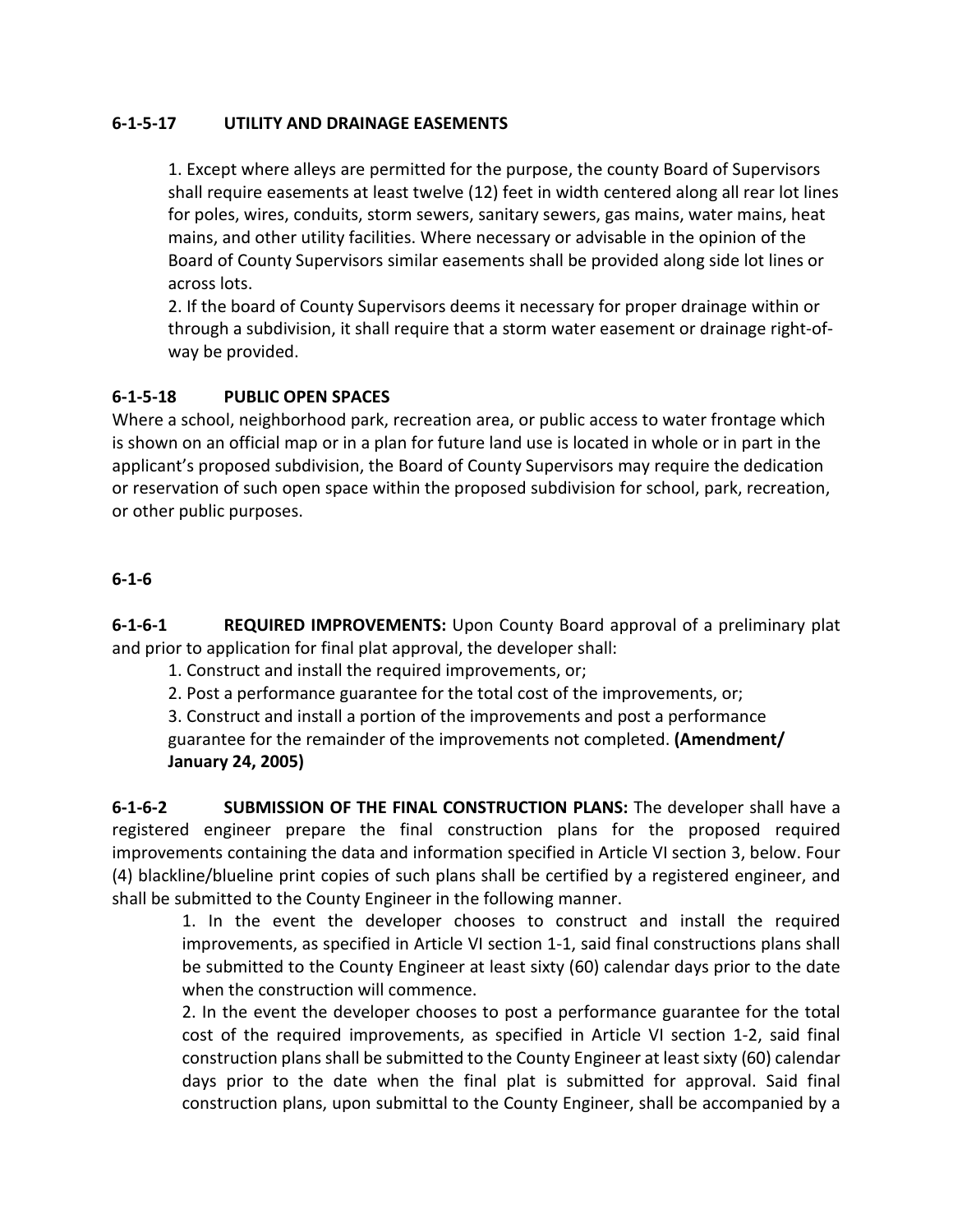detailed engineering estimate of cost for all improvements, estimated and certified by the developer's registered engineer. These estimates will be utilized by the County Engineer for review and determination of the amount of the performance guarantee. The amount of the performance guarantee shall not be less than the estimated cost of the improvements and the amount of the estimate must be approved by the County Engineer.

 3. In the event the developer chooses to construct and install a portion of the required improvements and post a performance guarantee for the remainder of the improvements not completed, as specified in Article VI section 1-3, said final construction plans shall be submitted to the County Engineer at least sixty (60) calendar days prior to the date when the construction will commence. At the time of the submittal of the plans, the developer shall notify the County Engineer of his intent to post a performance guarantee for remaining improvements and shall submit the cost estimates for the remaining portion, as specified in Article VI section 2-2.

 4. In the event one (1) year has lapsed since the issuance of the performance guarantee and construction of the required improvements has not been completed, it shall be the responsibility of the developer to resubmit the detailed engineering estimates of cost and a new performance guarantee as required in Article VI section 2-2. **(Amendment/ January 24, 2005)**

**6-1-6-3 CONTENTS OF FINAL CONSTRUCTION PLANS:** The final construction plans for required lot or public improvements shall contain the following data and information.

1. Plans, details, specifications and cost estimates for street and sidewalk construction, profiles indicating existing topography and elevation, curb and sidewalk elevations, intersection control elevations, and paving geometrics for each street with a typical cross section.

The profiles of grade lines shall be shown to a scale of not less than one (1) inch equals one hundred (100) feet horizontal, and one (1) inch equals ten (10) feet vertical. This information shall be shown on standard plan and profile sheets unless otherwise required by the County Engineer.

2. Plans, profiles, details, specifications and cost estimates of proposed storm drainage improvements.

3. Plans, profiles, details, specifications and cost estimates proposed water distribution systems, water supply facilities and water hydrants, if any. .

A. Submittal of well test results, as provided in Article VI section 10-4, when so required by the County Board at the time of preliminary plat approval. .

4. Plans, profiles, details, specifications and cost estimates of proposed sewage systems and sewage treatment facilities, if any.

A. Submittal of soil boring tests and/or percolation test results, as provided in Article VI section 11-3, when so required by the County Board at the time of preliminary plat approval.

5. Grading plans for all lots and other sites within the subdivision, including details and specifications for soil erosion and sedimentation control.

6. When unusual site conditions exists, the County Engineer may require such additional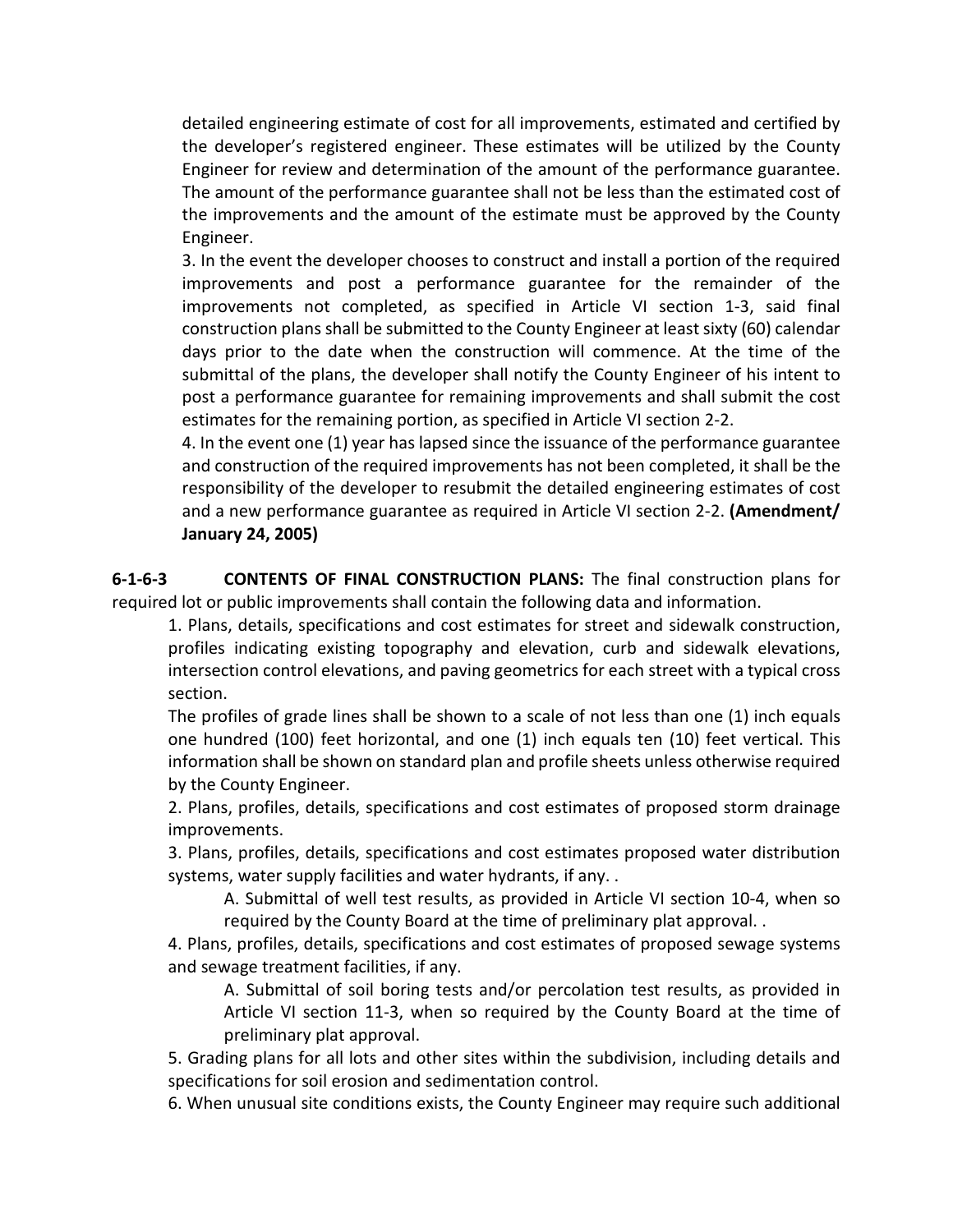plans, specifications and drawings as may be necessary for an adequate review of the improvements to be installed.

7. All plans shall be based on U.S.G.S. datum for vertical control, where feasible; where U.S.G.S. datum is not feasible, a datum plan may be assumed provided a minimum of three (3) permanent bench marks are installed for vertical control.

8. All plans for underground utilities shall be prepared by or at the direction of the utility company involved. **(Amendment/ January 24, 2005)**

**6-1-6-4 REVIEW OF FINAL CONSTRUCTION:** The County Engineer shall transmit a copy of the final construction plans to the Planning and Zoning Administrator for review and comments. The County Engineer shall review the final construction plans in order to determine whether such plans are consistent with the approved preliminary plat and comply with the design standards and specifications described in Article VI.

If such plans are consistent and do comply, the County Engineer shall submit a notice to the Planning and Zoning Administrator that they so conform and comply, and shall return one (1) signed copy of the approved final construction plans to the developer. In the event that such plans do not conform and comply, the County Engineer shall notify the developer of the specific manner in which plans do not conform or comply, and the developer may then correct such plans. If such plans are not corrected, the County Engineer shall transmit a notice to the Planning and Zoning Administrator as to the items of nonconformity or noncompliance. **(Amendment/ January 24, 2005)**

**6-1-6-5 CONSTRUCTION OF IMPROVEMENTS:** No improvements shall be constructed nor shall any work preliminary thereto be done until such time as the final construction plans shall have been approved by the County Engineer. **(Amendment/ January 24, 2005)**

**6-1-6-6 INSPECTION:** It is the responsibility of the developer to oversee the construction operations of the required improvements to assure that the work performed is in accordance with the final construction plans. Therefore the developer shall provide:

1. Full time construction inspection by a qualified inspector during all major phases of the construction. Daily progress reports must be maintained and submitted weekly to the County Engineer.

2. Quality control testing shall be performed by the developer and the results submitted to the County Engineer. **(Amendment/ January 24, 2005)**

**6-1-6-7 FINAL INSPECTION:** Upon completion of all improvements within the area covered by the final plat, the developer shall notify the County Engineer, who shall thereupon conduct a final inspection of all improvements installed. If such final inspection indicates that there are any defects or deficiencies in any such improvements as installed, or if there are any deviations in such improvements as installed from the final construction plans, the County Engineer shall notify, in writing, the developer of such defects, deficiencies or deviations and the developer shall, at his sole cost and expense, correct such defects, deficiencies or deviations within six (6) months of the date of notification. When such defects, deficiencies or deviations have been corrected, the developer shall again notify the County Engineer that the improvements are again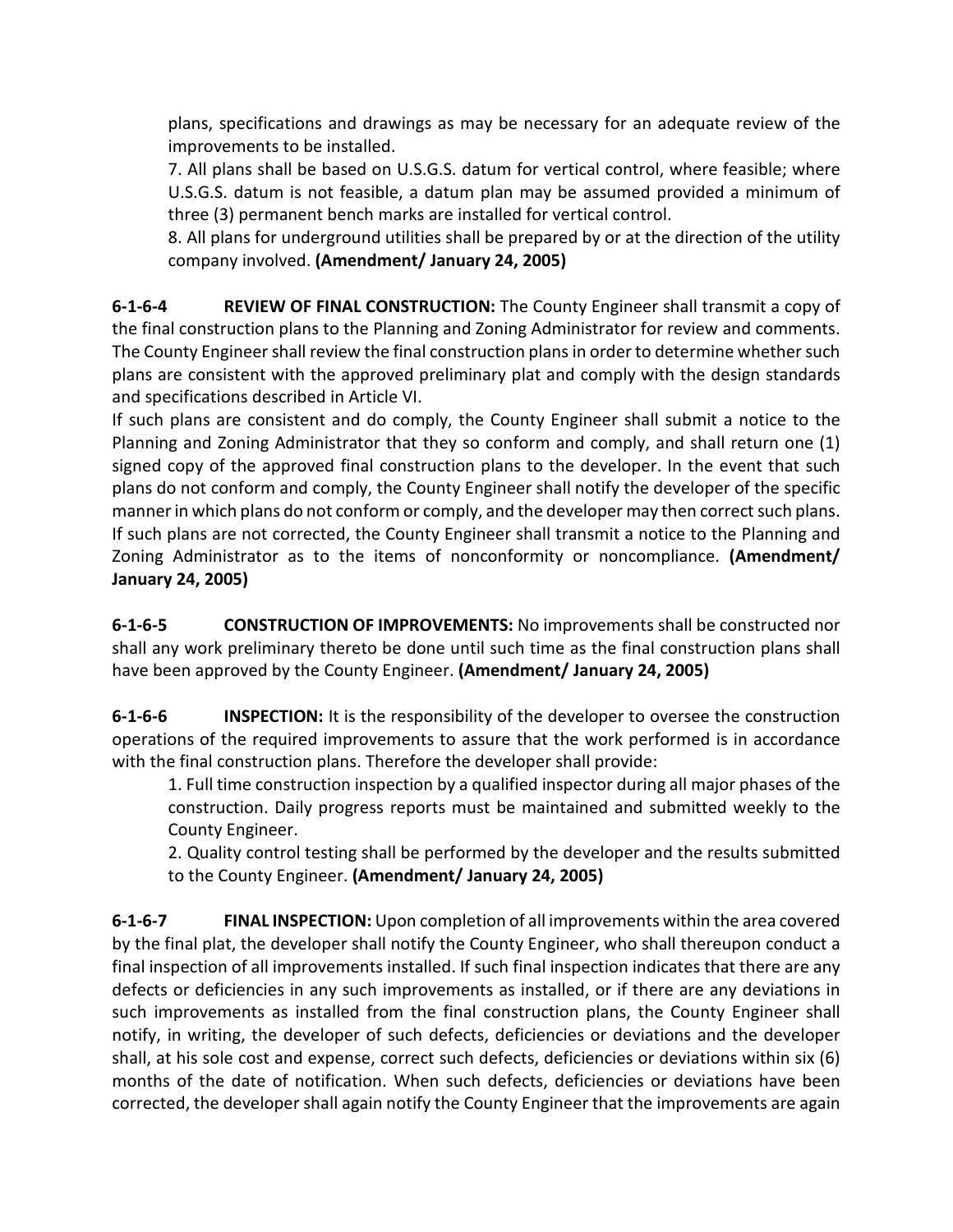ready for final inspection. **(Amendment/ January 24, 2005)**

**6-1-6-8 ACCEPTANCE OF IMPROVEMENTS:** Prior to acceptance of the required improvements by the County Engineer, the developer shall provide:

1. A certification by the developer's registered engineer that the work was completed in accordance with plans and specifications and meets all applicable County standards. 2. Three (3) blackline/blueline print copies will be required to be submitted to the County Engineer prior to approval of the completed construction of the required improvements. **(Amendment/ January 24, 2005)**

**6-1-6-9 REPORT TO COUNTY BOARD:** If a final inspection indicates that all improvements as installed contain no defects, deficiencies or deviations the County Engineer shall certify to the County Board, within five (5) working days from the completion of inspection, that all improvements have been installed in conformity with the final construction plans. The receipt of such notification by the County Board shall constitute the date on which the two (2) year period specified in Article VI section 10 shall commence. **(Amendment/ January 24, 2005)**

**6-1-6-10 MAINTENANCE BOND:** The developer shall warrant the design, materials and workmanship of all required improvements, installations and construction for a period of two (2) years from and after completion. Such warranty shall be by a bond or other acceptable collateral, which shall assure the expedient repair or replacement of defective improvements under warranty and shall indemnify the County from all costs or losses resulting from or contributed to such defective improvements.

**6-1-6-11 STREET IMPROVEMENTS:** The subdivider shall grade and improve all new streets between the right-of-way lines within the subdivided area.

The paving on such new streets shall be built according to the standards and specifications of the County Engineer, but in no case shall it consist of less than three inches (3") of class A crushed rock cover. Minimum pavement widths shall be in accordance with the requirements of the County Engineer. (See approved published regulations and guidelines in the County Engineer's Office). **(Amendment/ January 24, 2005)**

**6-1-6-12 ROAD ASSOCIATION AGREEMENT:** In Subdivisions where private streets are to be approved, the improvements set forth previously in sections four (4) through thirteen (13 Article Five shall be considered the minimum improvements necessary to protect the public health, safety, and welfare.

In all Subdivisions, where private streets are to be approved, a Road Association agreement shall be established to:

A. guarantee access to all lots,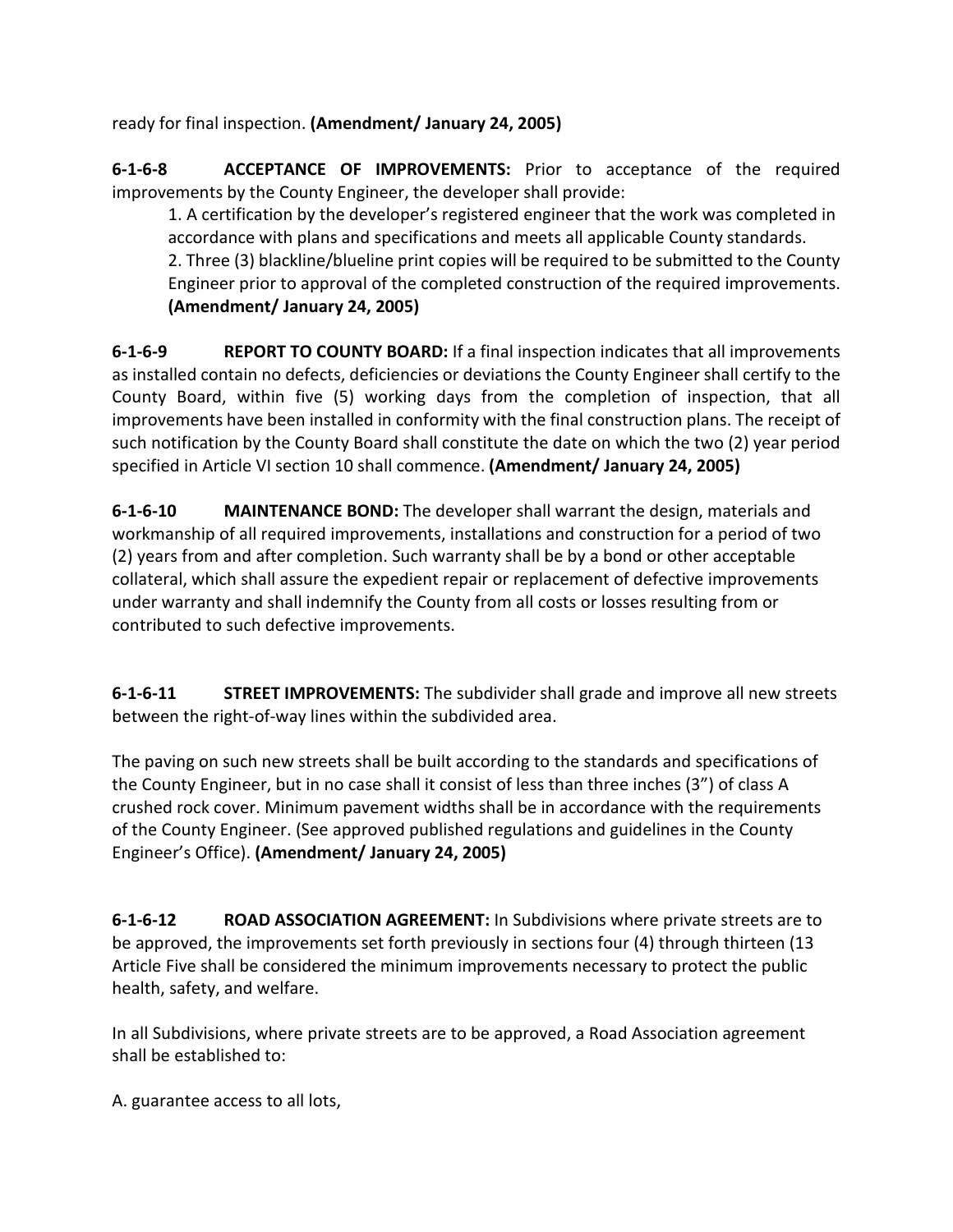B. insure repair and maintenance of said facilities,

C. such other requirements as stipulated by the County.

No private street hereafter created shall become part of any County road system as defined in Chapter 306, Code of Iowa, as amended; and no improvements shall be made by the County, nor shall the County incur any expense for maintenance or repair of private streets or other facilities unless and until such streets and facilities shall have been improved in accordance with the standards and requirements of these regulations for a public street or improvement applicable at the time of dedication and accepted by the County.

An agreement between the Road Association and the County Board shall be required and shall provide, if the right-of-way is to be dedicated at any time in the future that prior to such dedication, the Association shall bring the street up to the standards and requirements for public streets applicable at the time of such dedication.

An agreement between the Road Association and the County Board shall be required and shall provide that in the event the Association requests the County to accept the private street as public streets, and the clear title of the street right-of-way cannot be readily established, the County may exercise its right of eminent domain and condemn for title the street right-of-way. All expenses incurred by the County for such action, including preparation, hearings, documentation, and damage awards, shall be paid by the Road Association.

Where private streets exist as of the effective date of these regulations and a new plat is proposed to gain access from these private streets, such plat will not be considered until the new plat owner has secured in writing the approval of the owners of all lots having legal access to the existing private streets. This approval shall include the willingness of all lot owners to enter into an association of lot owners in the form of a legal and valid document binding said owners to the repair and maintenance of existing private streets. **(Amendment/ January 24, 2005)**

**6-1-6-13 GRADING:** The subdivider shall, whenever necessary, grade any portion of the property subdivided into lots so that each lot will be usable and suitable for the erection of residences or other structures thereon.

#### **6-1-6-14 GENERAL REQUIREMENTS FOR INSTALLATION OF UTILITIES:**

The Board may require that all utility lines except electric lines of nominal voltage in excess of 15,000 volts, be installed underground. The subdivider shall be responsible for making the necessary arrangements with the utility companies for installation of such facilities. If overhead utility lines or wires are permitted, they shall be placed in the easements provided in the rear of the lots. In their determination on whether or not to require underground utilities, the Board may consider that soil, topographical, or other conditions make such installations within the subdivision unreasonable or impractical.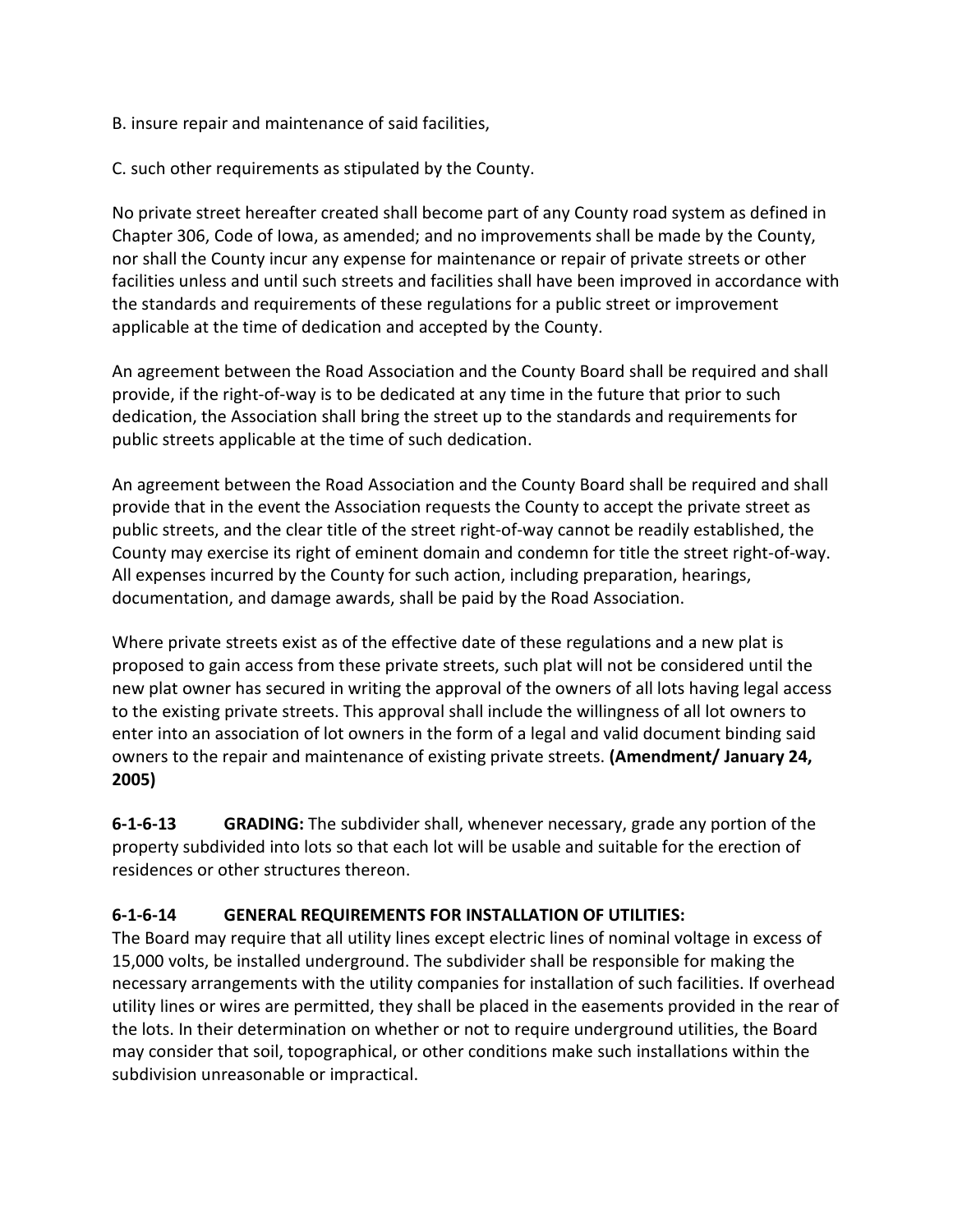Utilities shall be provided in rear lot easements whenever possible. When it is necessary to install utilities in street rights-of-way, the following requirements shall apply:

1. After grading is completed and approved and before any pavement base is applied, all of the in-street underground work – water mains, gas mains, etc., and all service connections – shall be completely installed and approved through the length of the street and across the flat section. Where the utility mains are outside the pavement area, the subdivider may be allowed to omit the installation of service connections provided that at such time as these service connections are needed, they may be jacked across the street without breaking or weakening the existing pavement.

2. Where rock is known to exist beneath the pavement area and at such depth as to interfere with the jacking of service connections, the complete installation of service connections before any base is applied shall be required. In cases where underground utilities must be provided within the right-of-way of streets, they should not be installed under the paved portions of such streets.

**6-1-6-15 WATER SUPPLY:** The developer shall make provisions for an approved, adequate supply of potable water to every lot in the subdivision as follows:

1. Where an adequate municipal water supply system is reasonably accessible, the developer shall, provide a complete public water supply system, including all hydrants, valves and other appurtenances and a service connection to each lot throughout the entire subdivision.

Such system shall extend into and through the subdivision to the boundary lines and shall be connected to a public water system. Such water supply system shall be designed and constructed in accordance with the standards and specifications of the appropriate State and local authorities. All water mains shall be of such size as to support the use of fire hydrants, as described below.

Fire hydrants shall be required for all subdivisions provided with a public water supply. Fire hydrants shall be placed in accordance with the Uniform Fire Code. To eliminate future street excavations, all underground utilities for fire hydrants, together with the fire hydrants themselves and all other supply improvements, shall be installed before any final surfacing of a street shown on the final plat.

2. Where an adequate public water supply system is not reasonably accessible, the developer may, provide a rural water system, including all valves and other appurtenances and a service connection to each lot throughout the entire subdivision.

3. Where an adequate public water supply system is not reasonably accessible, the developer may, provide a complete common water supply. Such water supply system shall be designed and constructed in accordance with the standards and requirements of the Iowa Department of Natural Resources.

4. Where an adequate public or common water supply system is not reasonably accessible or not required, private water wells may be used for the purpose of providing a private water supply system.

A. The developer shall submit, with the preliminary plat, acceptable evidence of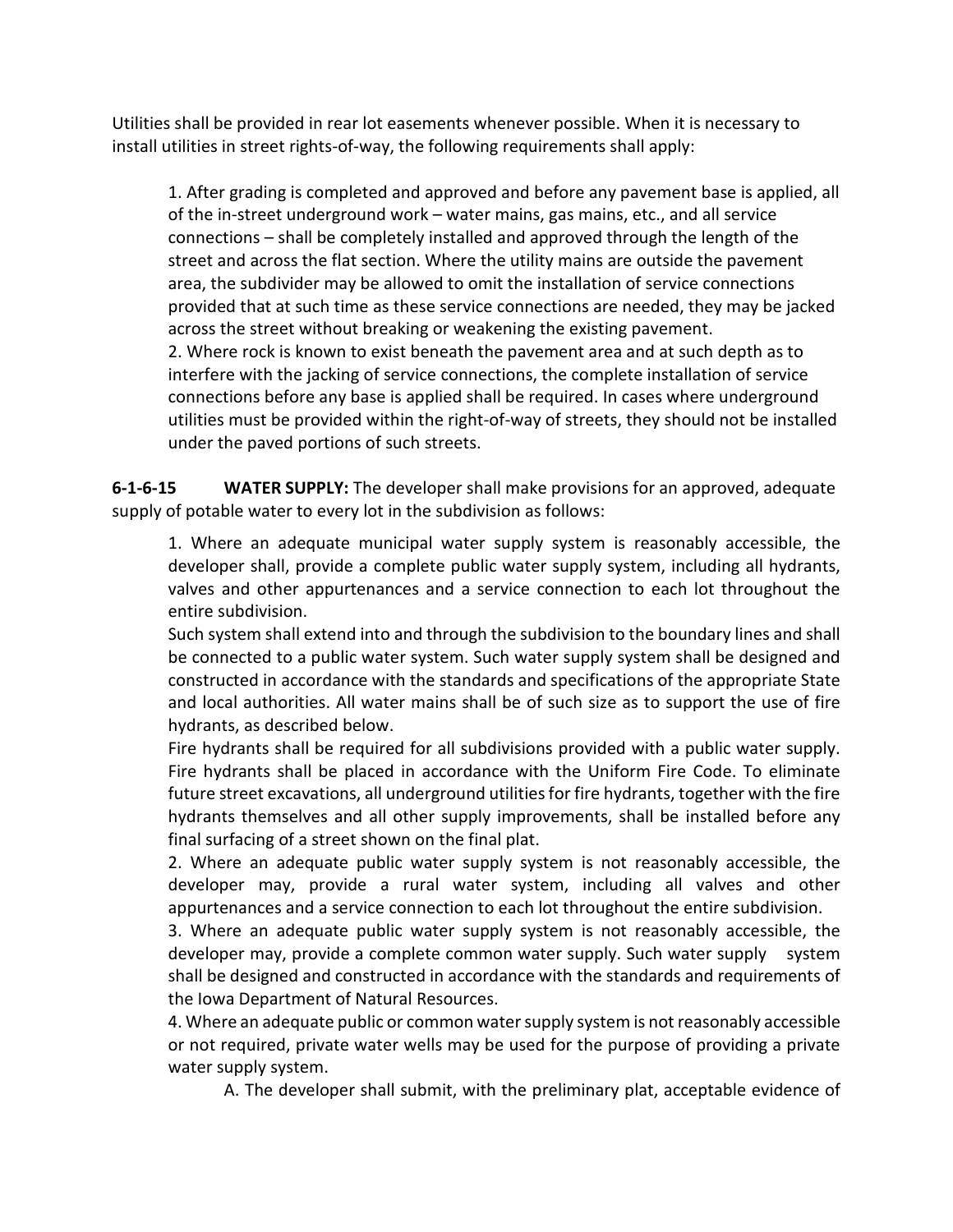the availability of water on the site. The developer may be required to make one (1) or more test wells within the boundaries of the subdivision if the evidence is deemed unacceptable by the County Board. Each test hole shall be numbered and its location and results shown on the final construction plans. All tests shall be performed in accordance with the Henry County, Iowa, Non-Public Water Well Construction Ordinance 1988.

B. Private water wells, if approved, may be drilled at the expense of the developer, or at the expense of a subsequent lot owner at the time development of the lot takes place. **(Amendment/ January 24, 2005)**

#### **6-1-6-16 SANITARY SEWER:** The developer shall make provisions for an approved,

sanitary means of sewage disposal for every lot in the subdivision as follows:

1. Where an adequate public sanitary sewer system is reasonably accessible, the developer shall provide a complete public sanitary sewer system, including all appurtenances and a service connection to each lot throughout the entire subdivision. Such system shall extend into and through the subdivision to the boundary lines and shall connect to a public sanitary sewer system. Such sanitary sewer system shall be designed and constructed in accordance with the standards and specifications of the appropriate State and local authorities.

2. Where an adequate public sanitary sewer system is not reasonably accessible, the developer may provide a complete common sanitary sewer system, including all appurtenances and a service connection to each lot throughout the entire subdivision. Such system shall be designed and constructed in accordance with the standards and requirements of the Iowa Department of Natural Resources.

3. Where an adequate public or common sanitary sewer system is not reasonably accessible or not required, onsite wastewater treatment and disposal systems may be used for the purpose of providing a private means of sewage disposal for each lot in the subdivision.

A. The developer shall submit, with the preliminary plat, acceptable evidence of the suitability of the soil for onsite wastewater treatment and disposal systems on the site. The developer may be required to make one (1) or more soil boring tests and/or preliminary percolation tests within the boundaries of the subdivision if the evidence is deemed unacceptable by the County Board. Each test hole shall be numbered and its location and results shown on the final construction plans. All tests shall be performed in accordance with the Henry County, Iowa, Onsite Wastewater Treatment and Disposal System Ordinance.

B. Lots where onsite wastewater treatment and disposal systems are proposed shall provide adequate space for two (2) such systems. The area dedicated for the second system is provided as a backup when the first system fails.

C. Onsite wastewater treatment and disposal systems, if approved, may be installed at the expense of the developer, or at the expense of a subsequent lot owner at the time development of the lot takes place. **(Amendment/ January 24, 2005)**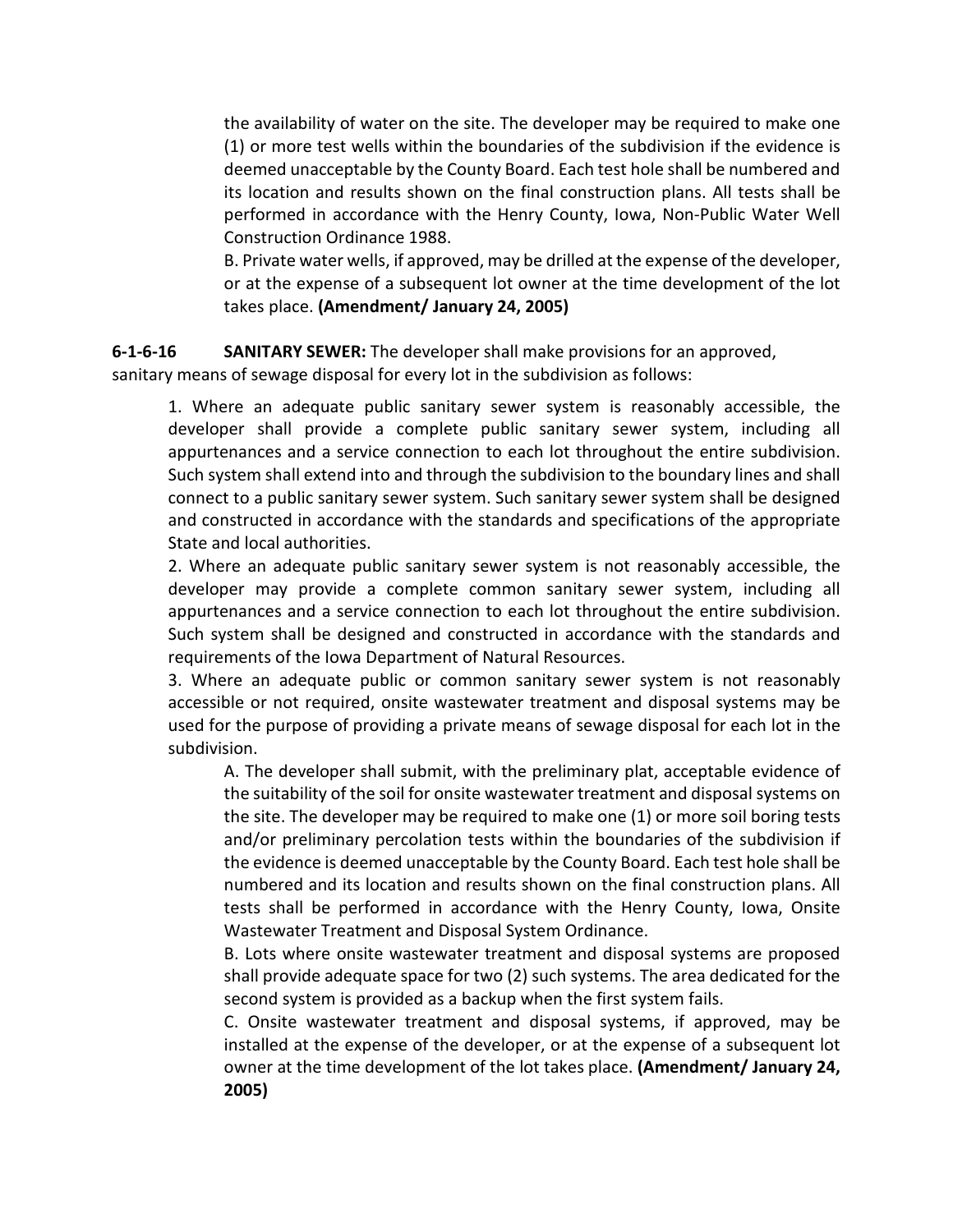**6-1-6-17 STORM SEWER:** Adequate storm sewer systems shall be planned and constructed as required throughout the subdivision to carry off storm water from all inlets and catch basins and be connected to an approved outfall. There shall be provided storm-water sewers or a surface drainage system to serve adequately the area being subdivided, considering but not limited to the use of existing drainage channels whenever possible. The design of the drainage system shall consider the storm drainage area of which the subdivision is a part and existing watercourses. All storm drainage facilities shall be constructed based upon criteria established by the County Engineer. The County shall only be responsible for maintenance of storm water sewer structures which lie within the County Road right-of-way. **(Amendment/ January 24, 2005)**

### **6-1-7**

**6-1-7-1 VARIATIONS AND EXCEPTIONS:** Whenever the tract proposed to be subdivided is of such unusual size or shape or is surrounded by such development or unusual conditions that the strict application of the requirements contained in this ordinance would result in substantial hardships or injustices, the Board of Supervisors upon recommendation of the County Engineer may modify or vary such requirements to the end that the subdivider is allowed to develop his property in a reasonable manner; provided, however, that all such variations and exceptions granted hereunder shall be in harmony with the intended spirit of this ordinance and granted with the view toward protecting the public interest and welfare.

#### **6-1-7-2 ENFORCEMENT AND PENALTIES**

# 1. Enforcement.

- a) No plat of any subdivision shall be entitled to be recorded in the County Recorder's office or have any validity until it shall have been approved in the manner prescribed herein.
- b) The Board of Supervisors shall not permit any public improvements over which it has any control to be made from the County Road Fund or any money expended for improvements or maintenance in any area that has been subdivided or upon any street that has been platted after the date of the adoption of this ordinance unless such subdivision or street has been approved in accordance with the provisions contained herein. Streets not accepted by the Board of Supervisors for addition to the Secondary Road System shall be considered private roads.

# 2. Penalties.

a) It shall be unlawful for the owner, or the agent of an owner, to transfer or sell any land by reference to or by other use of a plat or description unless such plat has been approved as required herein. Whoever violates any of the rules and regulations prescribed herein, or fails to comply with